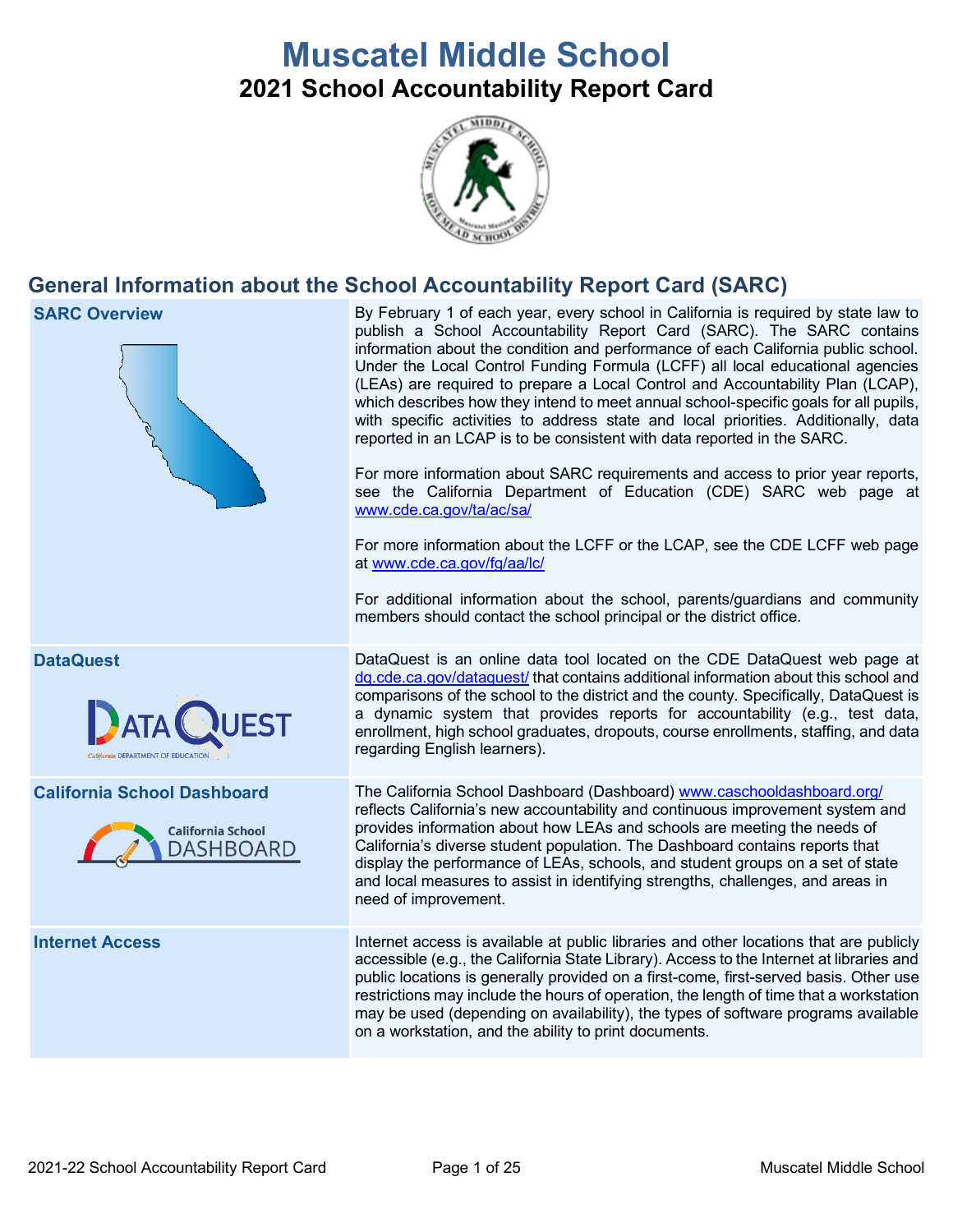#### **2021-22 School Contact Information**

| <b>School Name</b>                       | Muscatel Middle School          |  |  |  |
|------------------------------------------|---------------------------------|--|--|--|
| <b>Street</b>                            | 4201 Ivar Avenue                |  |  |  |
| City, State, Zip                         | Rosemead, CA 91770              |  |  |  |
| <b>Phone Number</b>                      | (626) 287-1139                  |  |  |  |
| <b>Principal</b>                         | Jocie Wilson                    |  |  |  |
| <b>Email Address</b>                     | jwilson@rosemead.k12.ca.us      |  |  |  |
| <b>School Website</b>                    | www.rosemead.k12.ca.us/muscatel |  |  |  |
| <b>County-District-School (CDS) Code</b> | 19-64931-6022198                |  |  |  |

| 2021-22 District Contact Information |                               |  |  |  |
|--------------------------------------|-------------------------------|--|--|--|
| <b>District Name</b>                 | Rosemead School District      |  |  |  |
| <b>Phone Number</b>                  | (626) 312-2900                |  |  |  |
| Superintendent                       | Mr. Alejandro Ruvalcaba       |  |  |  |
| <b>Email Address</b>                 | aruvalcaba@rosemead.k12.ca.us |  |  |  |
| <b>District Website Address</b>      | www.rosemead.k12.ca.us        |  |  |  |

#### **2021-22 School Overview**

#### Principal's Message

Muscatel Middle School is comprised of a group of dedicated staff members, committed to furthering the academic and socioemotional needs of our dynamic population of student learners. As a school community, Muscatel believes that our students are empowered to reach their fullest potential when they feel valued and cared for and also feel connected to their school and learning environment. Muscatel Middle School provides a rigorous academic program for our learners, along with the necessary scaffolds and supports to help our learners succeed. To promote school-connectedness, Muscatel hosts a variety of student clubs, teams, and service organizations that we encourage our Mustangs to become affiliated with.

#### Mission Statement

Muscatel Middle School is dedicated to student success by providing a rigorous education, leadership opportunities, and collaboration between students and the school community.

#### Community & School Profile

Located in Southern California's San Gabriel Valley, ten miles east of downtown Los Angeles, the Rosemead School District educates just under 2400 pre-kindergarten through eighth grade students in the diverse community of Rosemead. Founded in 1859, the district is proud of its long tradition of academic excellence. There are currently four elementary schools (pre-K-6) and one middle school (7-8) in the district; students from Rosemead School District attend Rosemead High School, which is part of the El Monte Union High School District. Rosemead School District believes in providing a challenging academic environment with high expectations and in placing student needs as its number one priority.

At Muscatel, it is our belief that students do their best when a challenging academic environment is combined with fun and engaging activities. We are dedicated to providing the very best programs for our students. Muscatel Middle School offers rigorous, standards-based instruction in our core academic classes. Additionally, students at Muscatel have the opportunity to select their elective courses. Students choose from offerings such as Advancement Via Individual Determination/AVID (targeting first generation college-bound students with academic GPAs reflective of 2.5-3.0), Band, Theater Arts, STEAM, ASB, Yearbook, and Money Management, to name a few. Muscatel teachers strive to provide an engaging curriculum to arm students with the skills required to be successful in post-secondary education.

Muscatel Middle School continues to present our students with engaging learning opportunities, designed to maximize student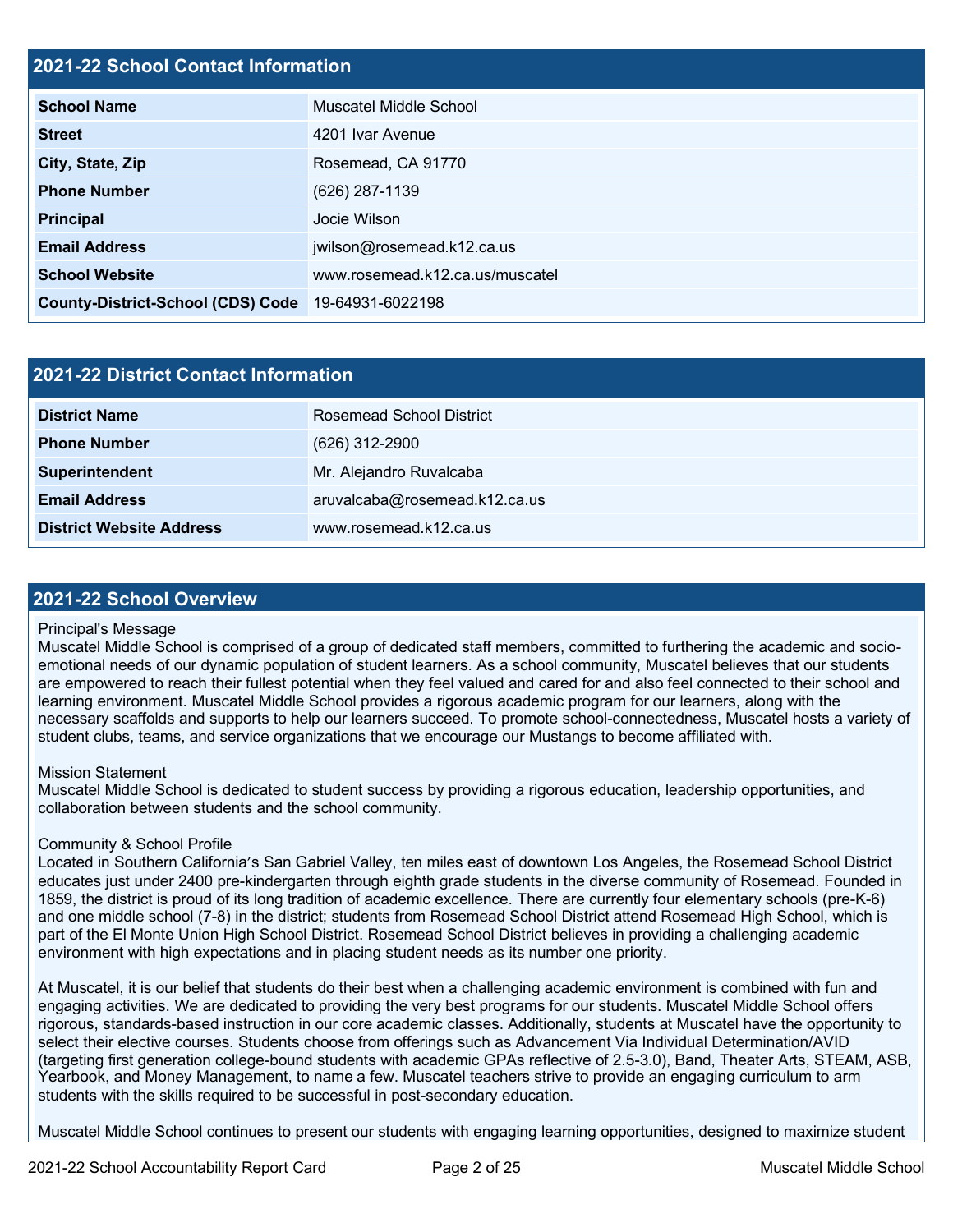#### **2021-22 School Overview**

outcomes. Muscatel utilizes STAR Reading and Math diagnostic assessment tools to monitor each of our students' progress in the respective content areas. Our school also offers 1:1 Chromebooks for students to use for writing, research, and classroom assignments. In challenging times, Muscatel students and staff remain resilient and flexible to maximize educational opportunities. In spite of uncertainty in our world, exceptional teaching and learning remain a constant at Muscatel Middle School.

Jocie Wilson, Principal

A Message from the Superintendent

The purpose of the School Accountability Report Card is to provide parents with information about our schools, academic programs, achievements, instructional materials, facilities, and staff. Information about our district is also provided. For more information about our school district, please visit our website at [http://www.rosemead.k12.ca.us](http://www.rosemead.k12.ca.us/)

Parents and the community play a very important role in our schools. Understanding our schools' academic programs, student achievement, and curriculum development can assist both the schools and community in ongoing program improvement. There are many ways for our parents and our community to get involved such as participating in various governance committees or volunteering at our school and/or in your child's classroom. Given the challenges posed by the current pandemic, it is even more important that our community understand the curricular and socio-emotional programs in place to support our students.

The Rosemead School District has made a commitment to provide the best educational program possible for our students, especially as we recover from the current pandemic. The excellent quality of our program is a reflection of our highly committed staff. We are dedicated to ensuring that the Rosemead Schools offer a stimulating environment where students are actively involved in learning academics as well as positive values. Through our hard work together, our students will be challenged to reach their maximum potential.

Mr. Alejandro Ruvalcaba, Superintendent

# **About this School**

| 2020-21 Student Enrollment by Grade Level |                           |  |  |  |
|-------------------------------------------|---------------------------|--|--|--|
| <b>Grade Level</b>                        | <b>Number of Students</b> |  |  |  |
| Grade 7                                   | 289                       |  |  |  |
| Grade 8                                   | 280                       |  |  |  |
| <b>Total Enrollment</b>                   | 569                       |  |  |  |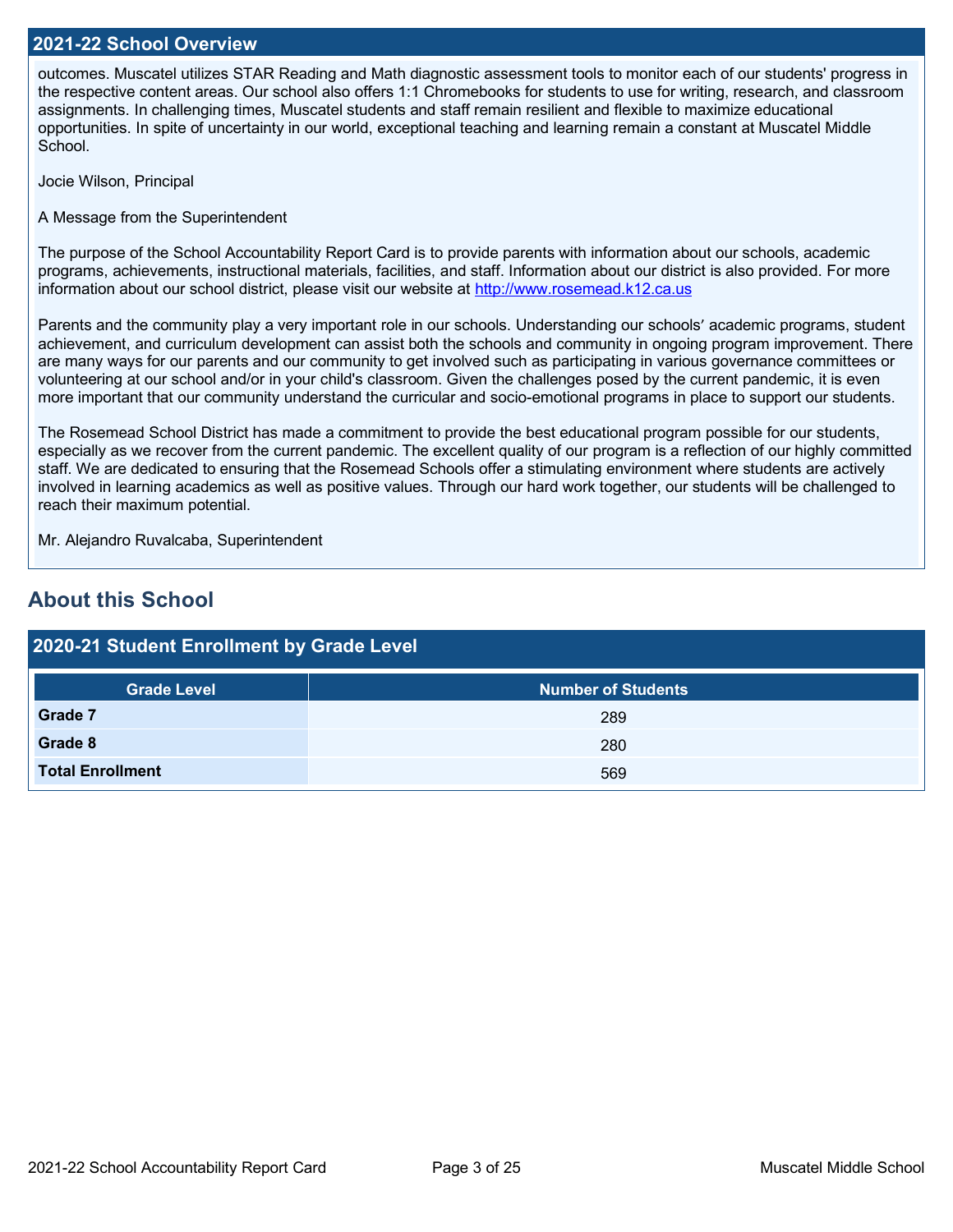### **2020-21 Student Enrollment by Student Group**

| <b>Percent of Total Enrollment</b> |
|------------------------------------|
| 52.7                               |
| 47.3                               |
| 56.6                               |
| 0.4                                |
| 1.1                                |
| 38.1                               |
| 0.7                                |
| 1.4                                |
| 22.7                               |
| 0.5                                |
| 2.3                                |
| 78.7                               |
| 10.7                               |
|                                    |

# **A. Conditions of Learning State Priority: Basic**

The SARC provides the following information relevant to the State priority: Basic (Priority 1):

- Degree to which teachers are appropriately assigned and fully credentialed in the subject area and for the pupils they are teaching;
- Pupils have access to standards-aligned instructional materials; and
- School facilities are maintained in good repair

Note: For more information refer to the Updated Teacher Equity Definitions web page at<https://www.cde.ca.gov/pd/ee/teacherequitydefinitions.asp>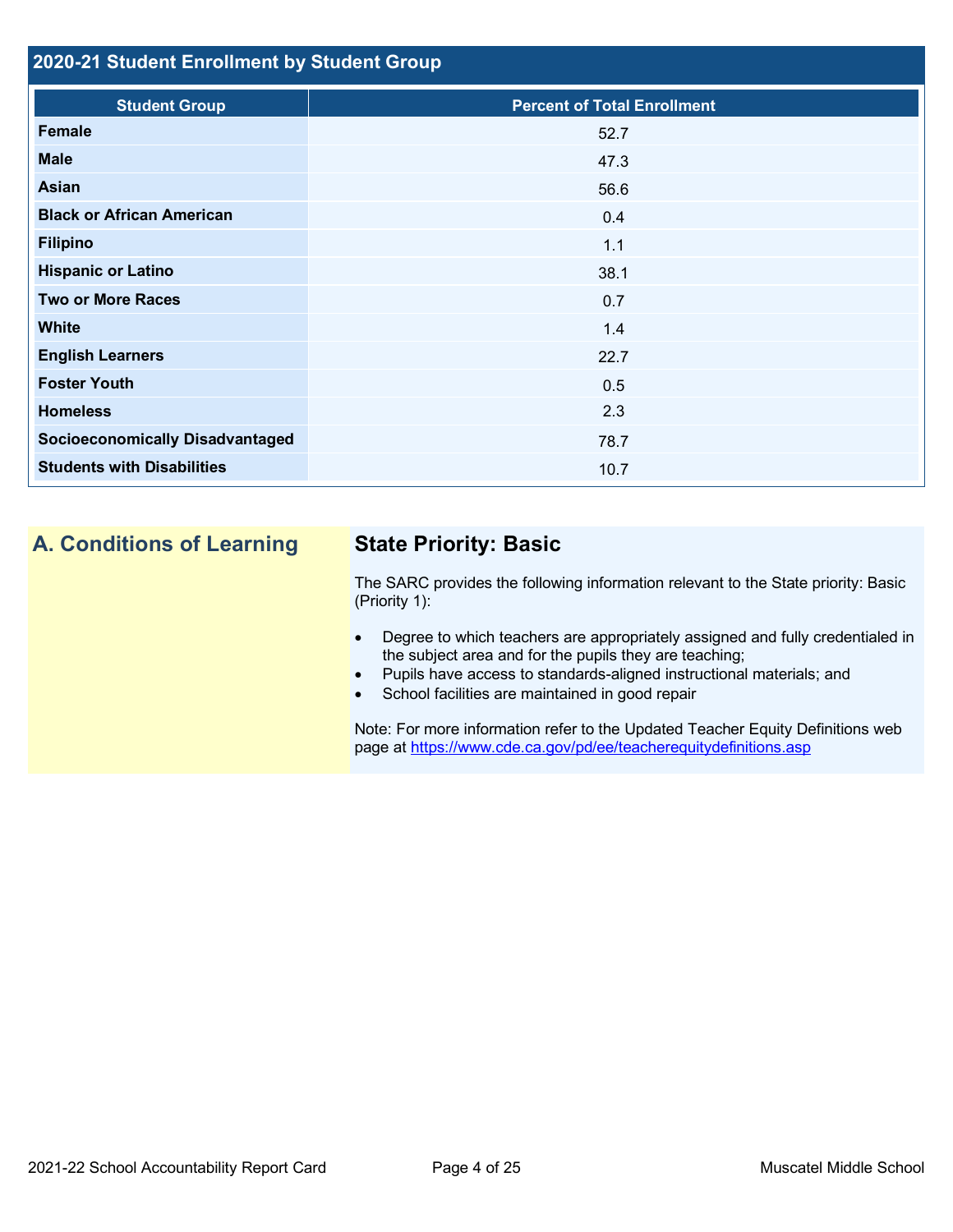# **2019-20 Teacher Preparation and Placement**

| <b>Authorization/Assignment</b>                                                                 | 2019-20 |
|-------------------------------------------------------------------------------------------------|---------|
| Fully (Preliminary or Clear) Credentialed for Subject and Student Placement (properly assigned) | 28      |
| <b>Intern Credential Holders Properly Assigned</b>                                              | 0       |
| Teachers Without Credentials and Misassignments ("ineffective" under ESSA)                      | 0       |
| Credentialed Teachers Assigned Out-of-Field ("out-of-field" under ESSA)                         | 0       |
| <b>Unknown</b>                                                                                  | 0       |
| <b>Total Teaching Positions</b>                                                                 | 28      |

Note: The data in this table is based on Full Time Equivalent (FTE) status. One FTE equals one staff member working full time; one FTE could also represent two staff members who each work 50 percent of full time. Additionally, an assignment is defined as a position that an educator is assigned to based on setting, subject, and grade level. An authorization is defined as the services that an educator is authorized to provide to students.

### **2019-20 Teachers Without Credentials and Misassignments (considered "ineffective" under ESSA)**

| <b>Authorization/Assignment</b>                              | 2019-20 |
|--------------------------------------------------------------|---------|
| <b>Permits and Waivers</b>                                   | 0       |
| <b>Misassignments</b>                                        | 0       |
| <b>Vacant Positions</b>                                      | 0       |
| <b>Total Teachers Without Credentials and Misassignments</b> | 0       |

# **2019-20 Credentialed Teachers Assigned Out-of-Field (considered "out-of-field" under ESSA)**

| <b>Indicator</b>                                              | 2019-20  |
|---------------------------------------------------------------|----------|
| <b>Credentialed Teachers Authorized on a Permit or Waiver</b> | U        |
| <b>Local Assignment Options</b>                               | $\Omega$ |
| <b>Total Out-of-Field Teachers</b>                            | $\Omega$ |

| 2019-20 Class Assignments                                                                                                                           |              |  |  |
|-----------------------------------------------------------------------------------------------------------------------------------------------------|--------------|--|--|
| Indicator                                                                                                                                           | 2019-20      |  |  |
| <b>Misassignments for English Learners</b><br>(a percentage of all the classes with English learners taught by teachers that are misassigned)       | $\mathbf{U}$ |  |  |
| No credential, permit or authorization to teach<br>(a percentage of all the classes taught by teachers with no record of an authorization to teach) | $\mathbf{U}$ |  |  |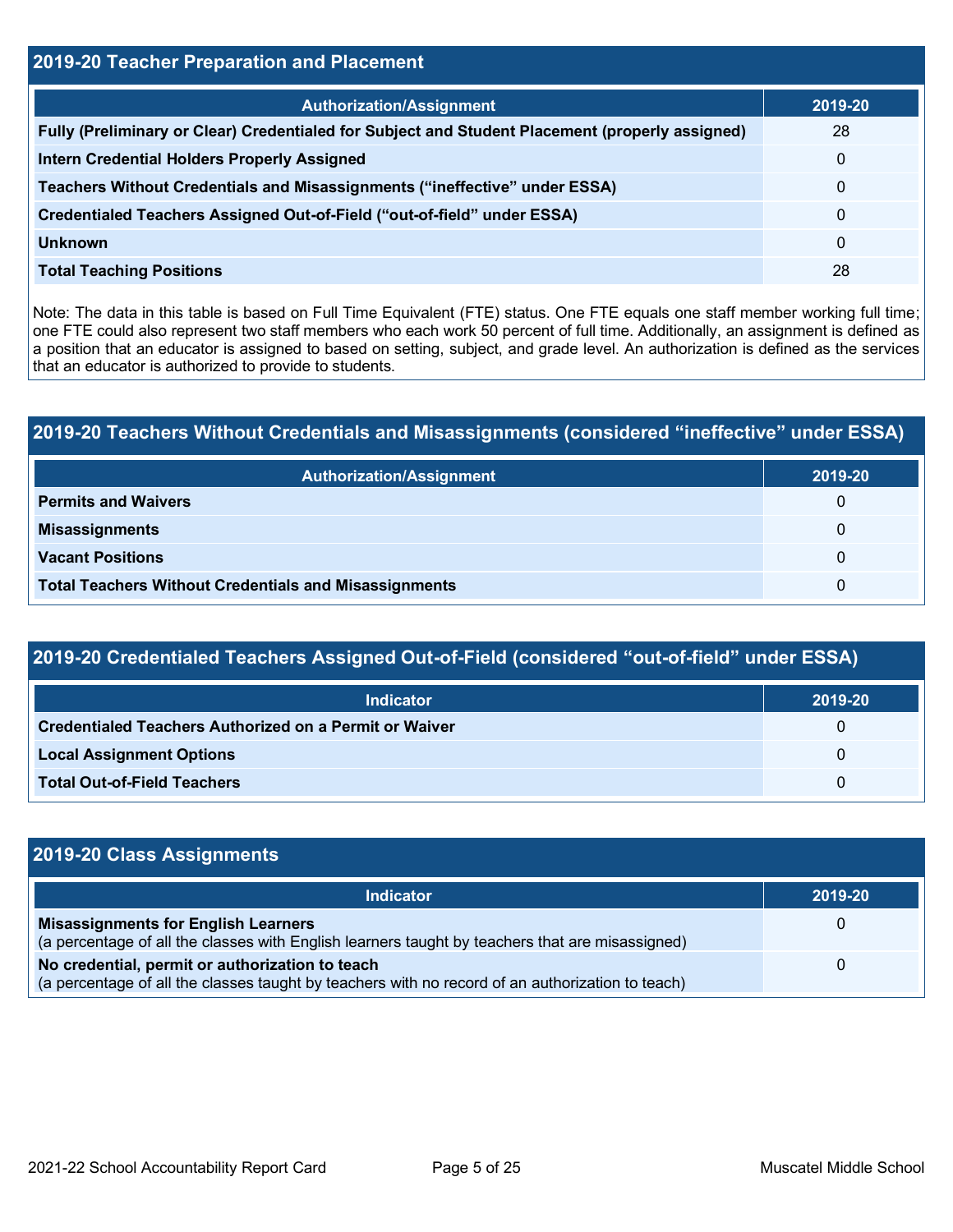#### **2021-22 Quality, Currency, Availability of Textbooks and Other Instructional Materials**

Rosemead School District sets a high priority on making high quality textbooks and materials available to support instructional programs. Rosemead School District held a public hearing and determined that textbooks, instructional materials, and science lab equipment were sufficient and of good quality at each school within the district, pursuant to the settlement of Williams vs. the State of California. All students, including English learners, are given their own standards-aligned textbooks and instructional materials in core subjects for use in the classroom and at home. All textbooks and instructional materials are aligned with the California State Content Standards and Frameworks and have been approved by the Board of Trustees. Rosemead School District follows the State Instructional Materials Adoption Cycle that reviews instructional materials in each curricular area within a six-year cycle. The chart below illustrates the textbooks currently in use at our school. All textbooks are in adequate supply and fair to excellent condition. 100% of students in each core subject area possess the necessary textbooks and instructional materials.

Textbooks and independent reading books available to students at Muscatel include text both in English and Spanish. The school also has well-stocked classroom libraries with engaging titles for independent reading, including titles selected with English Learners in mind. Computers at the school are connected to the internet via a high speed connection so that students are able to access resources and information online and develop their research skills. The school is working to integrate computer skills and concepts across the curriculum. Every classroom is equipped with 1-to-1 Chromebooks. Software includes programs such as Accelerated Reader, Imagine Learning Language and Literacy, IXL, and Freckle Math to help students to develop skills in reading, writing, math, and keyboarding.

Muscatel Middle School recently adopted TCI curriculum for our science classrooms. Similarly, our ELA Department has begun using Study Sync ELA and ELD this year.

#### **Year and month in which the data were collected January, 2021** January, 2021

| <b>Subject</b>                | Textbooks and Other Instructional Materials/year of<br><b>Adoption</b>                                                                                                                                                                                                                                          | <b>From</b><br><b>Most</b><br><b>Recent</b><br><b>Adoption</b> | <b>Percent</b><br><b>Students</b><br><b>Lacking Own</b><br><b>Assigned</b><br>Copy |
|-------------------------------|-----------------------------------------------------------------------------------------------------------------------------------------------------------------------------------------------------------------------------------------------------------------------------------------------------------------|----------------------------------------------------------------|------------------------------------------------------------------------------------|
| <b>Reading/Language Arts</b>  | Study Sync ELA and ELD<br>Adopted in 2021                                                                                                                                                                                                                                                                       | Yes                                                            | $0\%$                                                                              |
| <b>Mathematics</b>            | Math 7 and Math 8: McGraw Hill California Math: Common<br><b>Core Edition</b><br>Adopted in 2015<br>Accelerated Math 7: McGraw Hill Math Accelerated: A Pre<br>Algebra Program<br>Adopted in 2015<br>Grade 8 Integrated Math 1: Houghton Mifflin Harcourt<br><b>Integrated Mathematics 1</b><br>Adopted in 2015 | Yes                                                            | $0\%$                                                                              |
| <b>Science</b>                | TCI Bring Science Alive! (Grades 6-8)<br>Adopted in 2020                                                                                                                                                                                                                                                        | Yes                                                            | 0%                                                                                 |
| <b>History-Social Science</b> | McDougal Littell (Grades 7-8)<br>Adopted in 2006                                                                                                                                                                                                                                                                | <b>No</b>                                                      | $0\%$                                                                              |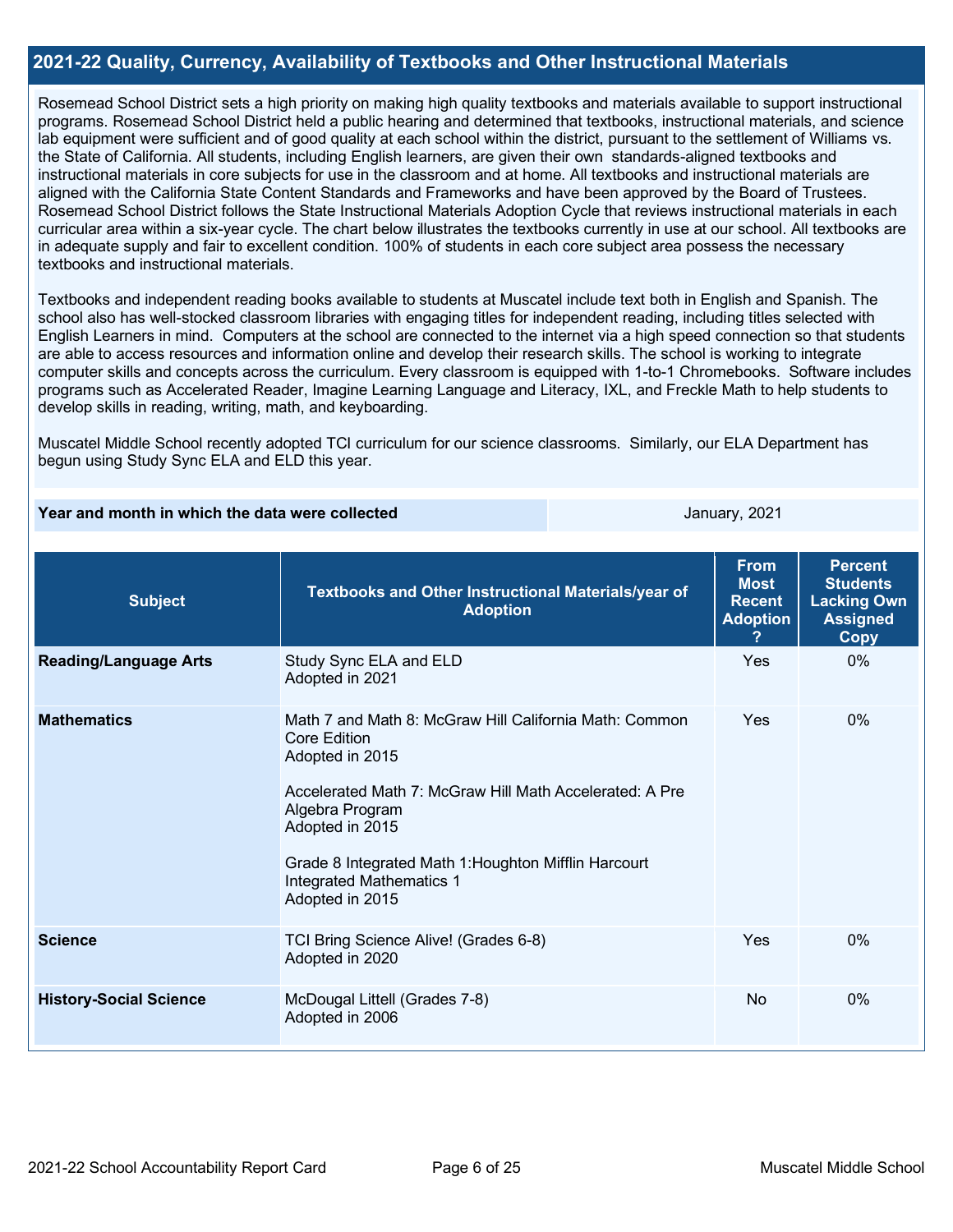#### **School Facility Conditions and Planned Improvements**

Built in 1955, with additions made in 1970 and 1997, Muscatel Middle School buildings encompass 50,203 square feet. They consist of permanent and relocatable classrooms, a library, a multipurpose room, administrative offices, and restrooms. Upgrades and an expansion to the locker rooms and the weight training facility were completed along with an upgrade to the phone/intercom system that allowed for the installation of phones and voice mail in all classrooms. Exterior painting and the expansion of staff and visitor parking lots were also completed. The expansion of the administration building and the second of three phases of a major electrical upgrade were completed in September, 2007. The facility strongly supports teaching and learning through its ample classroom and athletic facility space. During 2019 Muscatel replaced older Heating, Ventilation and Air Conditioning (HVAC) units with new energy efficient models as part of the Proposition 39 Clean Energy Jobs Act. Additionally, the entire site was repainted and included repairs to wood and stucco damage. In 2021- 2022, the site is undergoing upgrades to the fire alarm system.

#### Maintenance and Repair

Safety concerns are the number one priority of Maintenance and Operations. District maintenance supervisors are proactive and conduct inspections at school sites on a continual basis. Repairs necessary to keep the school in good repair and working order are completed in a timely manner. A computer-based work order process is used to ensure efficient service and that emergency repairs are given the highest priority. The district maintenance staff has indicated that 100% of all toilets on school grounds are in working order.

#### Cleaning Process and Schedule

The district governing board has adopted cleaning standards for all schools in the district. A summary of these standards is available at the school office or at the district office. The site administration team works daily with the custodial staff to develop cleaning schedules to ensure a clean and safe school. In response to the COVID-19 pandemic, cleaning protocols have been updated to include more frequent cleaning of common areas (i.e. restrooms) and include disinfectant foggings of all areas.

#### Deferred Maintenance Projects

Available Deferred Maintenance funds are used in conjunction with other available school facility funds to complete repairs or replacements as appropriate. The district's deferred maintenance needs are reviewed and updated annually.

The following chart displays the most recent facilities inspection.

| Year and month of the most recent FIT report                        |                     |      | 12/2021             |                                                                                                                                                                                                                                      |
|---------------------------------------------------------------------|---------------------|------|---------------------|--------------------------------------------------------------------------------------------------------------------------------------------------------------------------------------------------------------------------------------|
| <b>System Inspected</b>                                             | <b>Rate</b><br>Good | Fair | Rate   Rate<br>Poor | <b>Repair Needed and Action Taken or Planned</b>                                                                                                                                                                                     |
| <b>Systems:</b><br>Gas Leaks, Mechanical/HVAC, Sewer                | X                   |      |                     | Exhaust fan in women's restroom does not work.                                                                                                                                                                                       |
| Interior:<br><b>Interior Surfaces</b>                               | X                   |      |                     | Peeling paint in boys/girls restrooms #18 and<br>#22. Wall baseboard in staff restroom is unglued.                                                                                                                                   |
| <b>Cleanliness:</b><br>Overall Cleanliness, Pest/Vermin Infestation | X                   |      |                     | Custodial room near room 6 needs to be<br>decluttered. Concrete floors in quad area are<br>dirty and sticky.                                                                                                                         |
| <b>Electrical</b>                                                   |                     | X    |                     | Extension cords being used for power in custodial<br>room. Light switches need replacement in rooms<br>6,12, 15 16. Lights out inside and outside room<br>11. Speaker in band room (room 28) does not<br>work.                       |
| <b>Restrooms/Fountains:</b><br>Restrooms, Sinks/ Fountains          | X                   |      |                     | Exhaust fans in boys and girls restrooms #6 are<br>loud. Skylights in same rooms are broken.<br>Drinking fountains shut off in accordance with<br>DPH guidelines. Soap dispenser missing in boys<br>and girls restrooms #18 and #22. |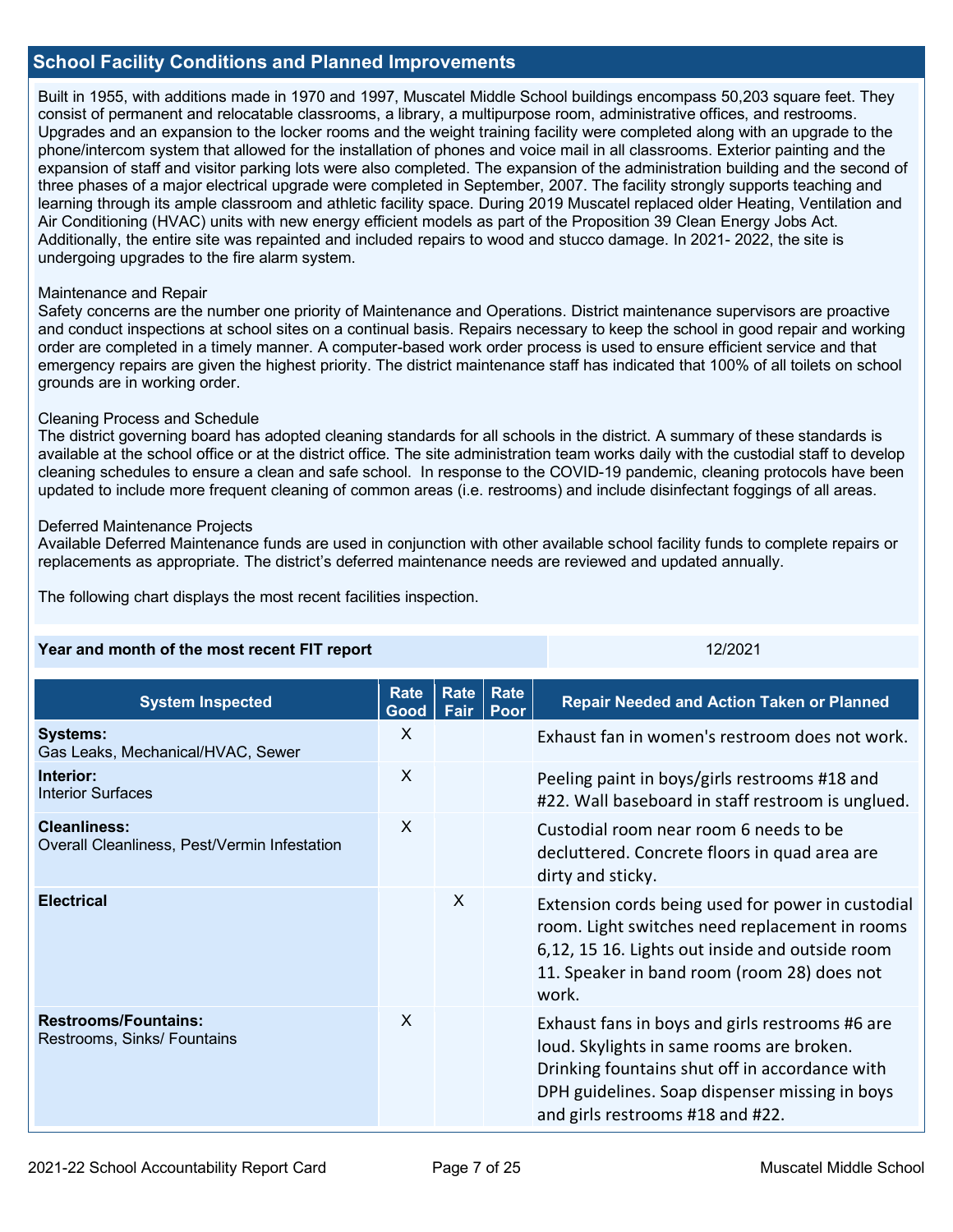| <b>School Facility Conditions and Planned Improvements</b>             |   |                                                                                                                                                      |  |  |  |
|------------------------------------------------------------------------|---|------------------------------------------------------------------------------------------------------------------------------------------------------|--|--|--|
| Safety:<br>Fire Safety, Hazardous Materials                            | X | Received safety rating of 100%.                                                                                                                      |  |  |  |
| <b>Structural:</b><br><b>Structural Damage, Roofs</b>                  | X | Ceiling in corridor outside staff lounge is sagging.<br>Benches along athletic field perimeter are<br>broken.                                        |  |  |  |
| External:<br>Playground/School Grounds, Windows/<br>Doors/Gates/Fences | X | Plate on Mortise lock is missing. Door to rooms<br>22 and 37 do not latch without force. Doors on<br>A/C closet between rooms 22 and 23 need repair. |  |  |  |

| <b>Overall Facility Rate</b> |      |      |             |  |  |
|------------------------------|------|------|-------------|--|--|
| <b>Exemplary</b>             | Good | Fair | <b>Poor</b> |  |  |
|                              |      |      |             |  |  |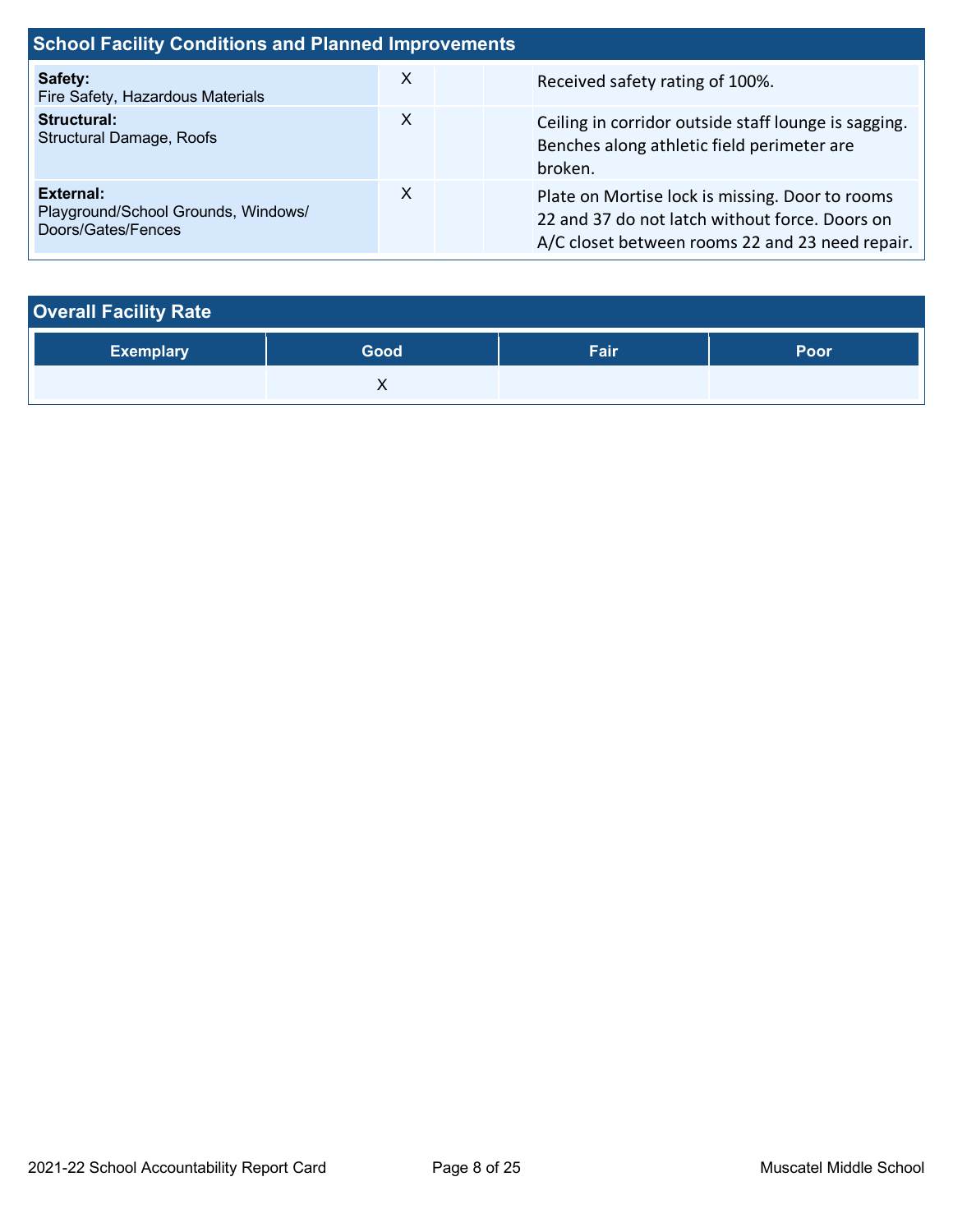# **B. Pupil Outcomes State Priority: Pupil Achievement**

The SARC provides the following information relevant to the State priority: Pupil Achievement (Priority 4):

#### **Statewide Assessments**

(i.e., California Assessment of Student Performance and Progress [CAASPP] System includes the Smarter Balanced Summative Assessments for students in the general education population and the California Alternate Assessments [CAAs] for English language arts/literacy [ELA] and mathematics given in grades three through eight and grade eleven. Only eligible students may participate in the administration of the CAAs. CAAs items are aligned with alternate achievement standards, which are linked with the Common Core State Standards [CCSS] for students with the most significant cognitive disabilities).

The CAASPP System encompasses the following assessments and student participation requirements:

- 1. **Smarter Balanced Summative Assessments and CAAs for ELA** in grades three through eight and grade eleven.
- 2. **Smarter Balanced Summative Assessments and CAAs for mathematics** in grades three through eight and grade eleven.
- 3. **California Science Test (CAST) and CAAs for Science** in grades five, eight, and once in high school (i.e., grade ten, eleven, or twelve).

#### **SARC Reporting in the 2020-2021 School Year Only**

Where the most viable option, LEAs were required to administer the statewide summative assessment in ELA and mathematics. Where a statewide summative assessment was not the most viable option for the LEA (or for one or more gradelevel[s] within the LEA) due to the pandemic, LEAs were allowed to report results from a different assessment that met the criteria established by the State Board of Education (SBE) on March 16, 2021. The assessments were required to be:

- Aligned with CA CCSS for ELA and mathematics;
- Available to students in grades 3 through 8, and grade 11; and
- Uniformly administered across a grade, grade span, school, or district to all eligible students.

#### **Options**

Note that the CAAs could only be administered in-person following health and safety requirements. If it was not viable for the LEA to administer the CAAs in person with health and safety guidelines in place, the LEA was directed to not administer the tests. There were no other assessment options available for the CAAs. Schools administered the Smarter Balanced Summative Assessments for ELA and mathematics, other assessments that meet the SBE criteria, or a combination of both, and they could only choose one of the following:

- Smarter Balanced ELA and mathematics summative assessments;
- Other assessments meeting the SBE criteria; or
- Combination of Smarter Balanced ELA and mathematics summative assessments and other assessments.

The percentage of students who have successfully completed courses that satisfy the requirements for entrance to the University of California and the California State University, or career technical education sequences or programs of study.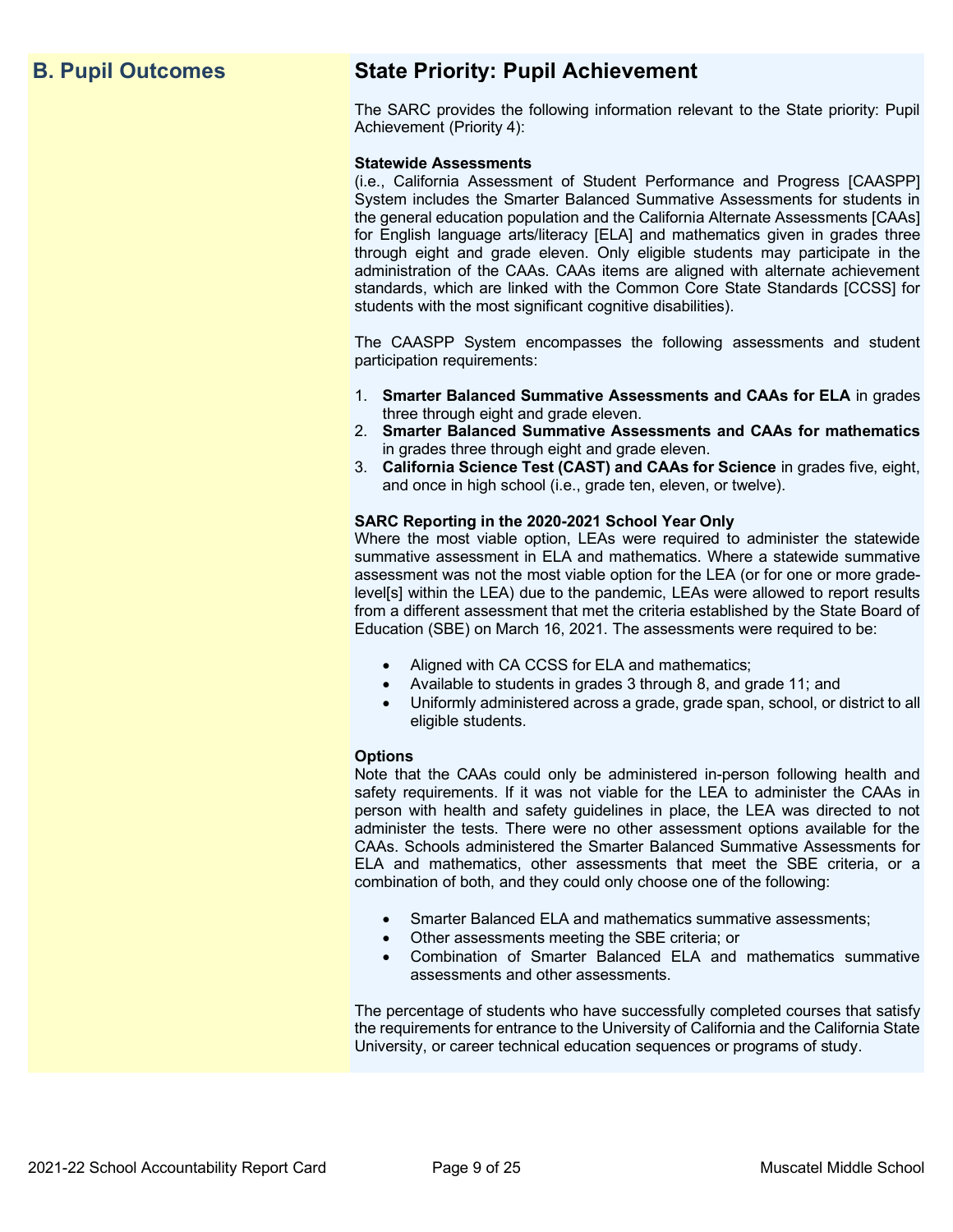#### **Percentage of Students Meeting or Exceeding the State Standard on CAASPP**

This table displays CAASPP test results in ELA and mathematics for all students grades three through eight and grade eleven taking and completing a state-administered assessment.

The 2019-2020 data cells with N/A values indicate that the 2019-2020 data are not available due to the COVID-19 pandemic and resulting summative test suspension. The Executive Order N-30-20 was issued which waived the assessment, accountability, and reporting requirements for the 2019-2020 school year.

The 2020-2021 data cells have N/A values because these data are not comparable to other year data due to the COVID-19 pandemic during the 2020-2021 school year. Where the CAASPP assessments in ELA and/or mathematics is not the most viable option, the LEAs were allowed to administer local assessments. Therefore, the 2020-2021 data between school years for the school, district, state are not an accurate comparison. As such, it is inappropriate to compare results of the 2020-2021 school year to other school years.

| Subject                                                        | <b>School</b><br>2019-20 | <b>School</b><br>2020-21 | <b>District</b><br>2019-20 | <b>District</b><br>2020-21 | <b>State</b><br>2019-20 | <b>State</b><br>2020-21 |
|----------------------------------------------------------------|--------------------------|--------------------------|----------------------------|----------------------------|-------------------------|-------------------------|
| <b>English Language Arts/Literacy</b><br>$(grades 3-8 and 11)$ | N/A                      | N/A                      | N/A                        | N/A                        | N/A                     | N/A                     |
| <b>Mathematics</b><br>$(grades 3-8 and 11)$                    | N/A                      | N/A                      | N/A                        | N/A                        | N/A                     | N/A                     |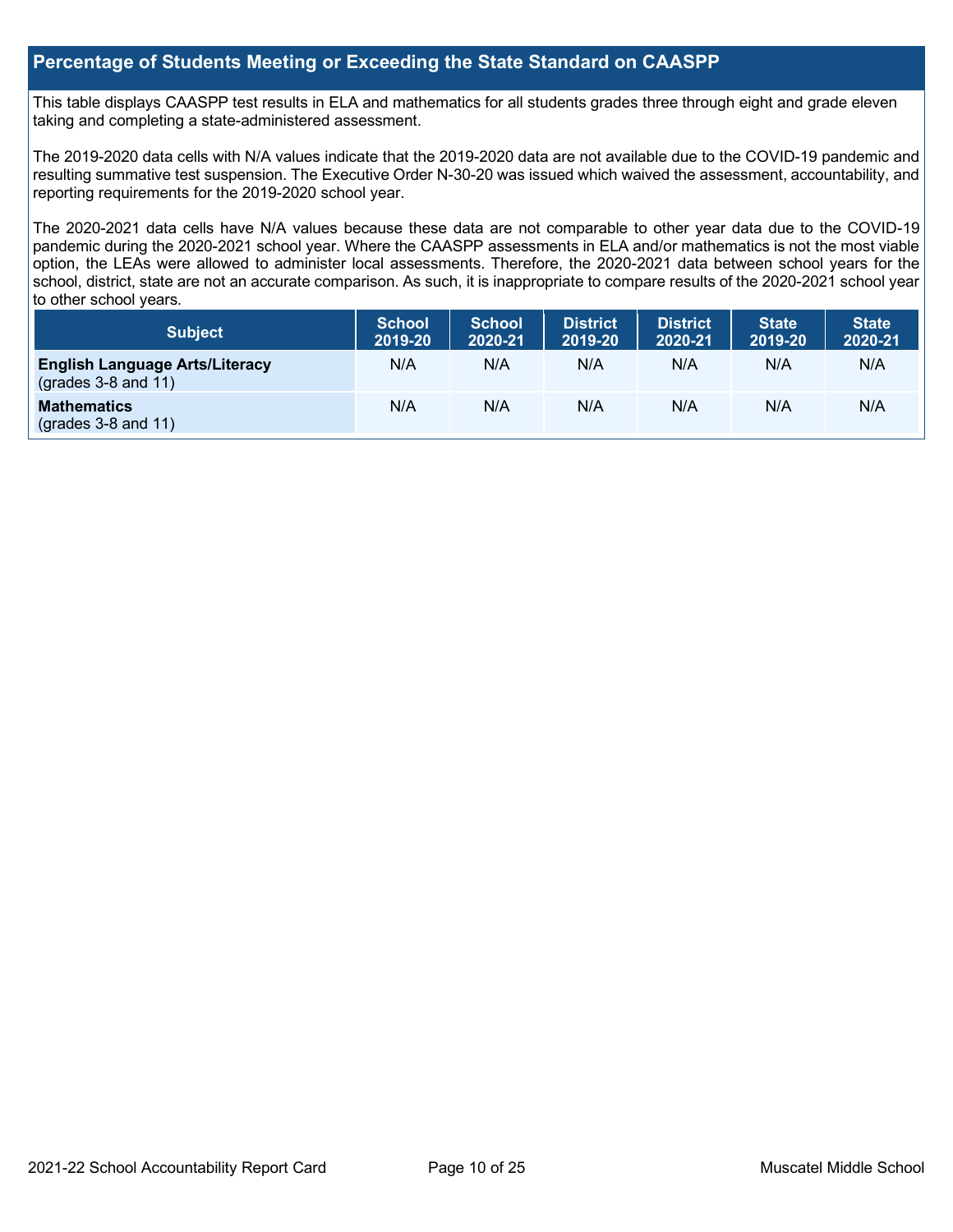### **2020-21 CAASPP Test Results in ELA by Student Group**

This table displays CAASPP test results in ELA by student group for students grades three through eight and grade eleven taking and completing a state-administered assessment. The CDE will populate this table for schools in cases where the school administered the CAASPP assessment. In cases where the school administered a local assessment instead of CAASPP, the CDE will populate this table with "NT" values, meaning this school did not test students using the CAASPP. See the local assessment(s) table for more information.

| <b>CAASPP</b><br><b>Student Groups</b>               | <b>CAASPP</b><br><b>Total</b><br><b>Enrollment</b> | <b>CAASPP</b><br><b>Number</b><br><b>Tested</b> | <b>CAASPP</b><br><b>Percent</b><br><b>Tested</b> | <b>CAASPP</b><br><b>Percent</b><br><b>Not Tested</b> | <b>CAASPP</b><br><b>Percent</b><br><b>Met or</b><br><b>Exceeded</b> |
|------------------------------------------------------|----------------------------------------------------|-------------------------------------------------|--------------------------------------------------|------------------------------------------------------|---------------------------------------------------------------------|
| <b>All Students</b>                                  | 570                                                | <b>NT</b>                                       | <b>NT</b>                                        | <b>NT</b>                                            | <b>NT</b>                                                           |
| <b>Female</b>                                        | 301                                                | <b>NT</b>                                       | <b>NT</b>                                        | <b>NT</b>                                            | <b>NT</b>                                                           |
| <b>Male</b>                                          | 269                                                | <b>NT</b>                                       | <b>NT</b>                                        | <b>NT</b>                                            | <b>NT</b>                                                           |
| American Indian or Alaska Native                     | 0                                                  | $\mathbf 0$                                     | $\mathbf 0$                                      | $\mathbf 0$                                          | $\mathbf 0$                                                         |
| <b>Asian</b>                                         | 325                                                | <b>NT</b>                                       | <b>NT</b>                                        | <b>NT</b>                                            | <b>NT</b>                                                           |
| <b>Black or African American</b>                     | $\overline{\phantom{a}}$                           | <b>NT</b>                                       | <b>NT</b>                                        | <b>NT</b>                                            | <b>NT</b>                                                           |
| <b>Filipino</b>                                      | --                                                 | <b>NT</b>                                       | <b>NT</b>                                        | <b>NT</b>                                            | <b>NT</b>                                                           |
| <b>Hispanic or Latino</b>                            | 217                                                | <b>NT</b>                                       | <b>NT</b>                                        | <b>NT</b>                                            | <b>NT</b>                                                           |
| Native Hawaiian or Pacific Islander                  | $\mathbf 0$                                        | $\mathbf 0$                                     | $\mathbf{0}$                                     | $\overline{0}$                                       | 0                                                                   |
| <b>Two or More Races</b>                             | 12                                                 | <b>NT</b>                                       | <b>NT</b>                                        | <b>NT</b>                                            | <b>NT</b>                                                           |
| <b>White</b>                                         | --                                                 | <b>NT</b>                                       | <b>NT</b>                                        | <b>NT</b>                                            | <b>NT</b>                                                           |
| <b>English Learners</b>                              | 121                                                | <b>NT</b>                                       | <b>NT</b>                                        | <b>NT</b>                                            | <b>NT</b>                                                           |
| <b>Foster Youth</b>                                  | --                                                 | <b>NT</b>                                       | <b>NT</b>                                        | <b>NT</b>                                            | <b>NT</b>                                                           |
| <b>Homeless</b>                                      | 26                                                 | <b>NT</b>                                       | <b>NT</b>                                        | <b>NT</b>                                            | <b>NT</b>                                                           |
| <b>Military</b>                                      | $\mathbf 0$                                        | $\mathbf 0$                                     | $\mathbf 0$                                      | $\mathbf 0$                                          | $\mathbf 0$                                                         |
| <b>Socioeconomically Disadvantaged</b>               | 363                                                | <b>NT</b>                                       | <b>NT</b>                                        | <b>NT</b>                                            | <b>NT</b>                                                           |
| <b>Students Receiving Migrant Education Services</b> |                                                    | <b>NT</b>                                       | <b>NT</b>                                        | <b>NT</b>                                            | <b>NT</b>                                                           |
| <b>Students with Disabilities</b>                    | 59                                                 | <b>NT</b>                                       | <b>NT</b>                                        | <b>NT</b>                                            | <b>NT</b>                                                           |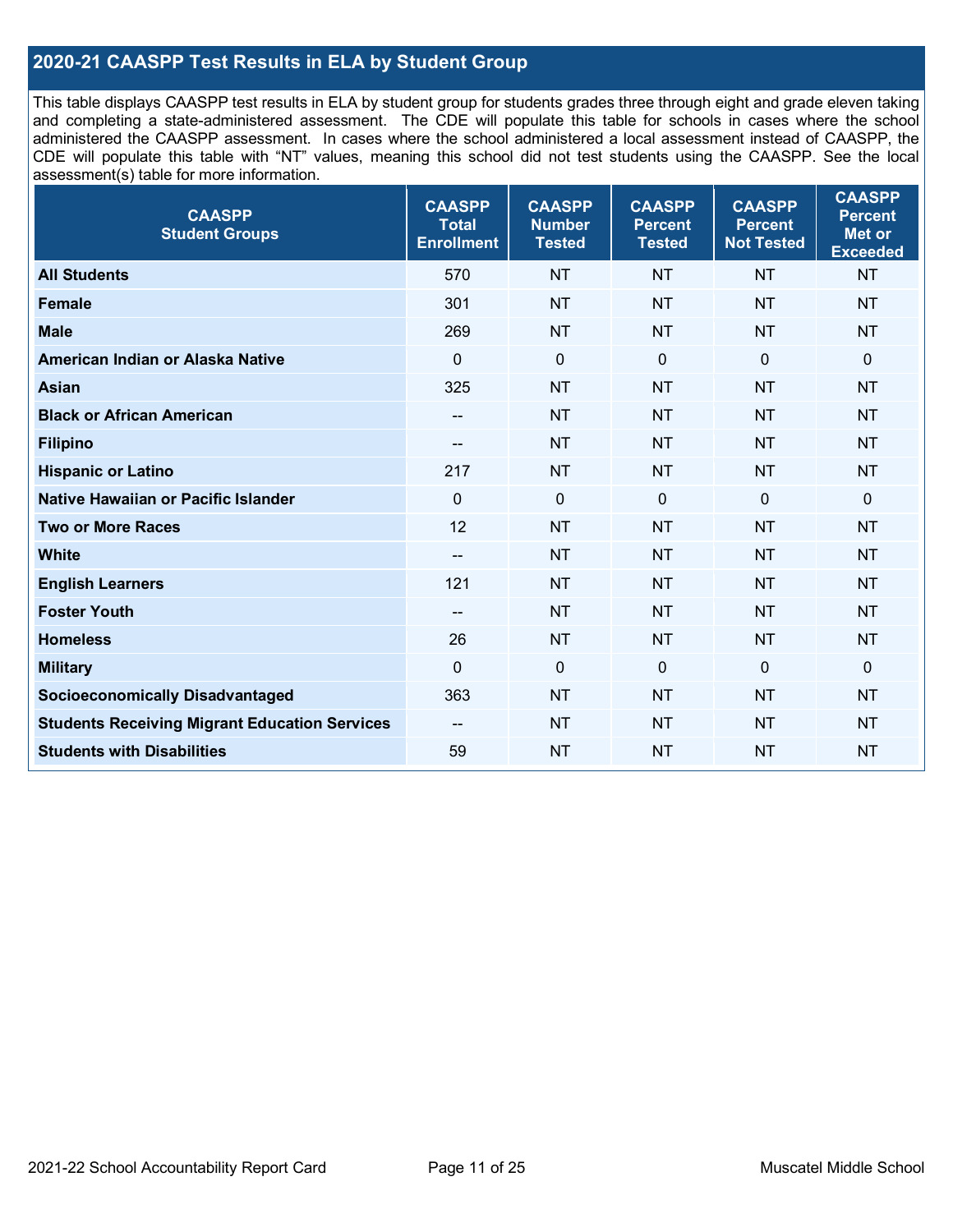### **2020-21 CAASPP Test Results in Math by Student Group**

This table displays CAASPP test results in Math by student group for students grades three through eight and grade eleven taking and completing a state-administered assessment. The CDE will populate this table for schools in cases where the school administered the CAASPP assessment. In cases where the school administered a local assessment instead of CAASPP, the CDE will populate this table with "NT" values, meaning this school did not test students using the CAASPP. See the local assessment(s) table for more information.

| <b>CAASPP</b><br><b>Student Groups</b>               | <b>CAASPP</b><br><b>Total</b><br><b>Enrollment</b> | <b>CAASPP</b><br><b>Number</b><br><b>Tested</b> | <b>CAASPP</b><br><b>Percent</b><br><b>Tested</b> | <b>CAASPP</b><br><b>Percent</b><br><b>Not Tested</b> | <b>CAASPP</b><br><b>Percent</b><br><b>Met or</b><br><b>Exceeded</b> |
|------------------------------------------------------|----------------------------------------------------|-------------------------------------------------|--------------------------------------------------|------------------------------------------------------|---------------------------------------------------------------------|
| <b>All Students</b>                                  | 570                                                | <b>NT</b>                                       | <b>NT</b>                                        | <b>NT</b>                                            | <b>NT</b>                                                           |
| <b>Female</b>                                        | 301                                                | <b>NT</b>                                       | <b>NT</b>                                        | <b>NT</b>                                            | <b>NT</b>                                                           |
| <b>Male</b>                                          | 269                                                | <b>NT</b>                                       | <b>NT</b>                                        | <b>NT</b>                                            | <b>NT</b>                                                           |
| American Indian or Alaska Native                     | $\mathbf 0$                                        | $\mathbf 0$                                     | $\mathbf 0$                                      | 0                                                    | $\mathbf 0$                                                         |
| <b>Asian</b>                                         | 325                                                | <b>NT</b>                                       | <b>NT</b>                                        | <b>NT</b>                                            | <b>NT</b>                                                           |
| <b>Black or African American</b>                     | $\hspace{0.05cm}$                                  | NT                                              | <b>NT</b>                                        | <b>NT</b>                                            | <b>NT</b>                                                           |
| <b>Filipino</b>                                      | --                                                 | <b>NT</b>                                       | <b>NT</b>                                        | <b>NT</b>                                            | <b>NT</b>                                                           |
| <b>Hispanic or Latino</b>                            | 217                                                | <b>NT</b>                                       | <b>NT</b>                                        | <b>NT</b>                                            | <b>NT</b>                                                           |
| Native Hawaiian or Pacific Islander                  | $\mathbf 0$                                        | $\mathbf 0$                                     | $\mathbf 0$                                      | $\overline{0}$                                       | $\mathbf 0$                                                         |
| <b>Two or More Races</b>                             | 12                                                 | <b>NT</b>                                       | <b>NT</b>                                        | <b>NT</b>                                            | <b>NT</b>                                                           |
| <b>White</b>                                         | --                                                 | <b>NT</b>                                       | <b>NT</b>                                        | <b>NT</b>                                            | <b>NT</b>                                                           |
| <b>English Learners</b>                              | 121                                                | <b>NT</b>                                       | <b>NT</b>                                        | <b>NT</b>                                            | <b>NT</b>                                                           |
| <b>Foster Youth</b>                                  | --                                                 | <b>NT</b>                                       | <b>NT</b>                                        | <b>NT</b>                                            | <b>NT</b>                                                           |
| <b>Homeless</b>                                      | 26                                                 | <b>NT</b>                                       | <b>NT</b>                                        | <b>NT</b>                                            | <b>NT</b>                                                           |
| <b>Military</b>                                      | $\mathbf 0$                                        | $\mathbf 0$                                     | $\mathbf 0$                                      | $\mathbf 0$                                          | $\mathbf 0$                                                         |
| <b>Socioeconomically Disadvantaged</b>               | 363                                                | <b>NT</b>                                       | <b>NT</b>                                        | <b>NT</b>                                            | <b>NT</b>                                                           |
| <b>Students Receiving Migrant Education Services</b> |                                                    | <b>NT</b>                                       | <b>NT</b>                                        | <b>NT</b>                                            | <b>NT</b>                                                           |
| <b>Students with Disabilities</b>                    | 59                                                 | <b>NT</b>                                       | <b>NT</b>                                        | <b>NT</b>                                            | <b>NT</b>                                                           |

#### **2020-21 Local Assessment Test Results in ELA by Student Group**

This table displays Local Assessment test results in ELA by student group for students grades three through eight and grade eleven. LEAs/schools will populate this table for schools in cases where the school administered a local assessment. In cases where the school administered the CAASPP assessment, LEAs/schools will populate this table with "N/A" values in all cells, meaning this table is Not Applicable for this school.

| <b>STAR</b><br><b>Student Groups</b> | <b>STAR</b><br><b>Total</b><br><b>Enrollment</b> | <b>STAR</b><br><b>Number</b><br><b>Tested</b> | <b>STAR</b><br><b>Percent</b><br><b>Tested</b> | <b>STAR</b><br><b>Percent</b><br>Not Tested | <b>STAR</b><br><b>Percent</b><br><b>At or Above</b><br><b>Grade Level</b> |
|--------------------------------------|--------------------------------------------------|-----------------------------------------------|------------------------------------------------|---------------------------------------------|---------------------------------------------------------------------------|
| <b>All Students</b>                  | 571                                              | 543                                           | 95.1                                           | 4.9                                         | 58.93                                                                     |
| Female                               | 301                                              | 284                                           | 94.35                                          | 5.65                                        | 61.97                                                                     |
| <b>Male</b>                          | 269                                              | 259                                           | 96.28                                          | 3.72                                        | 55.6                                                                      |
| American Indian or Alaska Native     | $- -$                                            | --                                            | $\sim$ $\sim$                                  | --                                          | --                                                                        |
| Asian                                | 312                                              | 312                                           | 100                                            | 0                                           | 74.04                                                                     |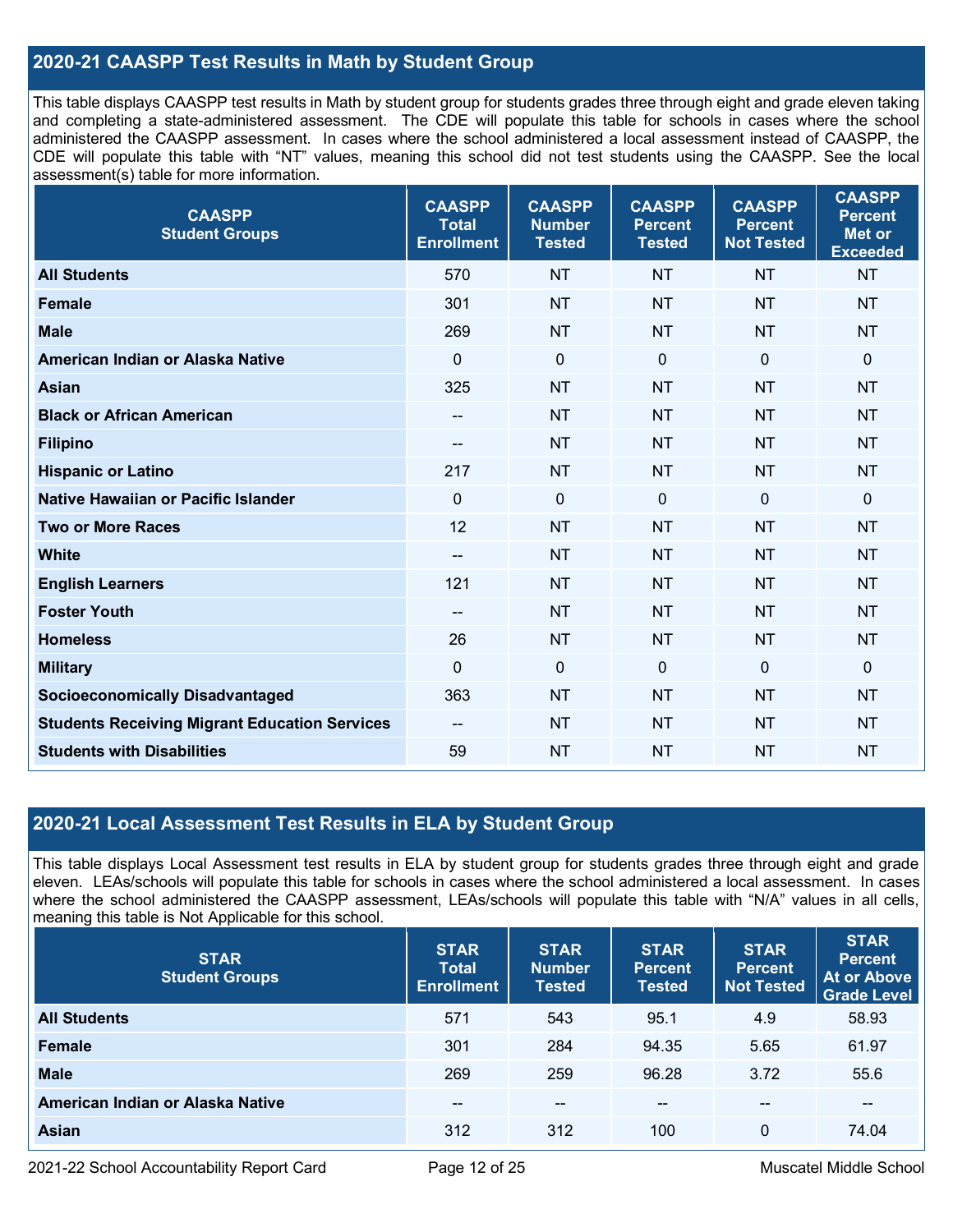| <b>Black or African American</b>                                                           | --     | $\sim$                   | --    | --                       | --              |
|--------------------------------------------------------------------------------------------|--------|--------------------------|-------|--------------------------|-----------------|
| <b>Filipino</b>                                                                            | --     | --                       | $- -$ | --                       | --              |
| <b>Hispanic or Latino</b>                                                                  | 206    | 202                      | 98.06 | 1.94                     | 35.64           |
| Native Hawaiian or Pacific Islander                                                        | --     |                          |       | --                       |                 |
| <b>Two or More Races</b>                                                                   | --     | --                       |       |                          |                 |
| <b>White</b>                                                                               | --     | --                       | --    | --                       | --              |
| <b>English Learners</b>                                                                    | 121    | 118                      | 97.52 | 2.48                     | 14.41           |
| <b>Foster Youth</b>                                                                        | $\sim$ | $\overline{\phantom{a}}$ | $- -$ | $\overline{\phantom{a}}$ | --              |
| <b>Homeless</b>                                                                            | 13     | 13                       | 100   | $\Omega$                 | 38.46           |
| <b>Socioeconomically Disadvantaged</b>                                                     | 485    | 270                      | 55.67 | 44.33                    | 53.33           |
| <b>Students Receiving Migrant Education Services</b>                                       | --     | --                       | $- -$ | --                       | $\qquad \qquad$ |
| <b>Students with Disabilities</b>                                                          | 64     | 63                       | 98.44 | 1.56                     | 12.7            |
| *At or above the grade-level standard in the context of the local assessment administered. |        |                          |       |                          |                 |

### **2020-21 Local Assessment Test Results in Math by Student Group**

This table displays Local Assessment test results in Math by student group for students grades three through eight and grade eleven. LEAs/schools will populate this table for schools in cases where the school administered a local assessment. In cases where the school administered the CAASPP assessment, LEAs/schools will populate this table with "N/A" values in all cells, meaning this table is Not Applicable for this school.

| <b>STAR</b><br><b>Student Groups</b>                                                       | <b>STAR</b><br><b>Total</b><br><b>Enrollment</b> | <b>STAR</b><br><b>Number</b><br><b>Tested</b> | <b>STAR</b><br><b>Percent</b><br><b>Tested</b> | <b>STAR</b><br><b>Percent</b><br><b>Not Tested</b> | <b>STAR</b><br><b>Percent</b><br><b>At or Above</b><br><b>Grade Level</b> |
|--------------------------------------------------------------------------------------------|--------------------------------------------------|-----------------------------------------------|------------------------------------------------|----------------------------------------------------|---------------------------------------------------------------------------|
| <b>All Students</b>                                                                        | 571                                              | 519                                           | 90.89                                          | 9.11                                               | 59.73                                                                     |
| <b>Female</b>                                                                              | 301                                              | 278                                           | 92.36                                          | 7.64                                               | 62.23                                                                     |
| <b>Male</b>                                                                                | 269                                              | 241                                           | 89.59                                          | 10.41                                              | 56.85                                                                     |
| Asian                                                                                      | 302                                              | 302                                           | 100                                            | $\Omega$                                           | 75.83                                                                     |
| <b>Hispanic or Latino</b>                                                                  | 206                                              | 187                                           | 90.78                                          | 9.22                                               | 34.76                                                                     |
| <b>English Learners</b>                                                                    | 121                                              | 108                                           | 89.26                                          | 10.74                                              | 32.41                                                                     |
| <b>Homeless</b>                                                                            | 13                                               | 12                                            | 92.31                                          | 7.69                                               | 50                                                                        |
| <b>Socioeconomically Disadvantaged</b>                                                     | 485                                              | 253                                           | 52.16                                          | 47.84                                              | 56.92                                                                     |
| <b>Students with Disabilities</b>                                                          | 64                                               | 55                                            | 85.94                                          | 14.06                                              | 5.45                                                                      |
| *At or above the grade-level standard in the context of the local assessment administered. |                                                  |                                               |                                                |                                                    |                                                                           |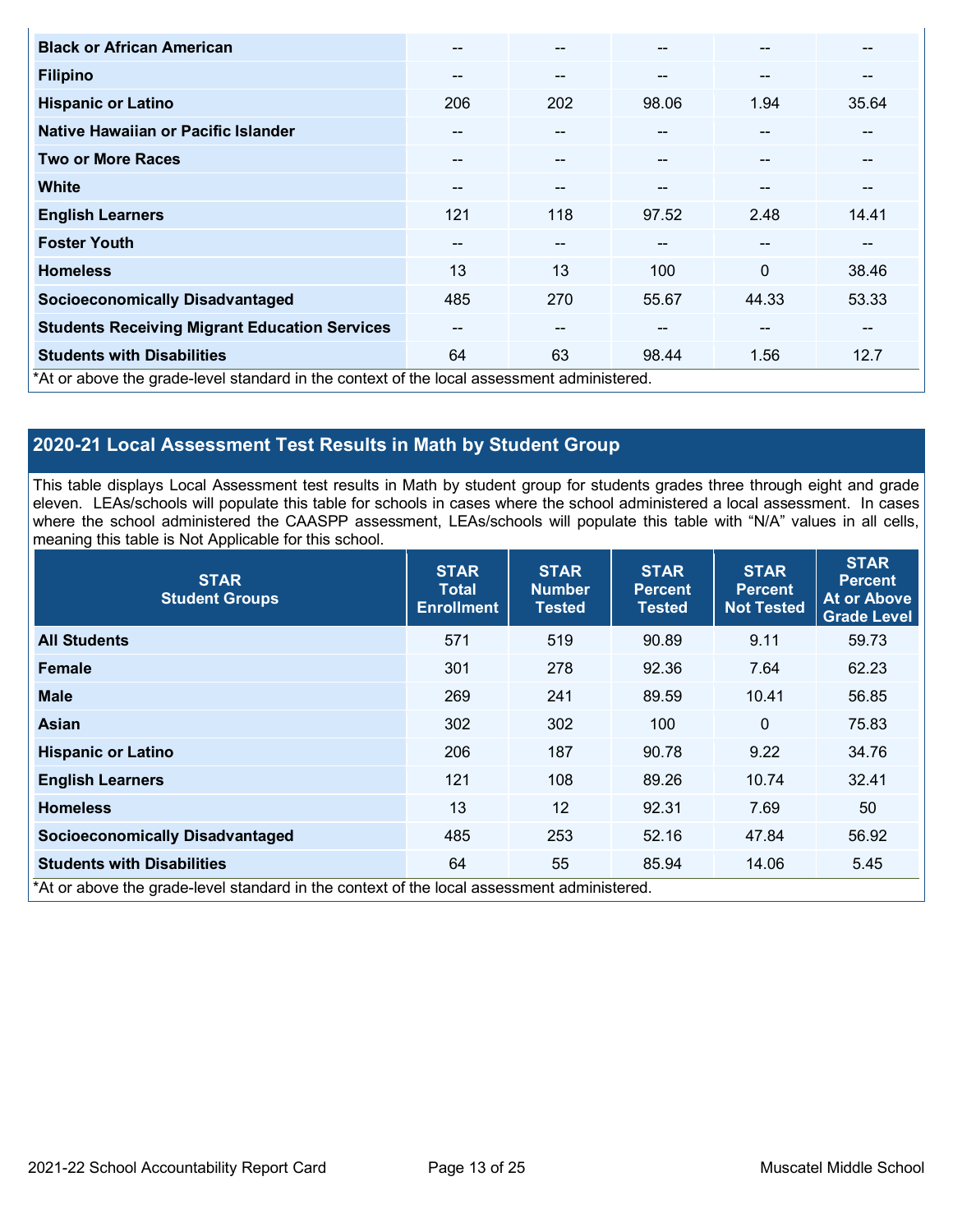### **CAASPP Test Results in Science for All Students**

This table displays the percentage of all students grades five, eight, and High School meeting or exceeding the State Standard.

The 2019-2020 data cells with N/A values indicate that the 2019-2020 data are not available due to the COVID-19 pandemic and resulting summative testing suspension. The Executive Order N-30-20 was issued which waived the assessment, accountability, and reporting requirements for the 2019-2020 school year.

For any 2020-2021 data cells with N/T values indicate that this school did not test students using the CAASPP Science.

| <b>Subject</b>                                  | <b>School</b> | <b>School</b> | District | <b>District</b> | State   | <b>State</b> |
|-------------------------------------------------|---------------|---------------|----------|-----------------|---------|--------------|
|                                                 | 2019-20       | 2020-21       | 2019-20  | 2020-21         | 2019-20 | 2020-21      |
| <b>Science</b><br>(grades 5, 8 and high school) | N/A           | ΝT            | N/A      | NT              | N/A     | 28.72        |

#### **2020-21 CAASPP Test Results in Science by Student Group**

This table displays CAASPP test results in Science by student group for students grades five, eight, and High School. For any data cells with N/T values indicate that this school did not test students using the CAASPP Science.

| <b>Student Group</b>                                 | <b>Total</b><br><b>Enrollment</b> | <b>Number</b><br><b>Tested</b> | <b>Percent</b><br><b>Tested</b> | <b>Percent</b><br><b>Not Tested</b> | <b>Percent</b><br><b>Met or</b><br><b>Exceeded</b> |
|------------------------------------------------------|-----------------------------------|--------------------------------|---------------------------------|-------------------------------------|----------------------------------------------------|
| <b>All Students</b>                                  | 281                               | <b>NT</b>                      | <b>NT</b>                       | <b>NT</b>                           | <b>NT</b>                                          |
| Female                                               | 148                               | <b>NT</b>                      | <b>NT</b>                       | <b>NT</b>                           | <b>NT</b>                                          |
| <b>Male</b>                                          | 133                               | <b>NT</b>                      | <b>NT</b>                       | <b>NT</b>                           | <b>NT</b>                                          |
| American Indian or Alaska Native                     | 0                                 | $\mathbf 0$                    | $\mathbf{0}$                    | $\mathbf{0}$                        | $\mathbf{0}$                                       |
| <b>Asian</b>                                         | 155                               | <b>NT</b>                      | <b>NT</b>                       | <b>NT</b>                           | <b>NT</b>                                          |
| <b>Black or African American</b>                     | --                                | <b>NT</b>                      | <b>NT</b>                       | <b>NT</b>                           | <b>NT</b>                                          |
| <b>Filipino</b>                                      | --                                | <b>NT</b>                      | <b>NT</b>                       | <b>NT</b>                           | <b>NT</b>                                          |
| <b>Hispanic or Latino</b>                            | 112                               | NT                             | <b>NT</b>                       | <b>NT</b>                           | <b>NT</b>                                          |
| Native Hawaiian or Pacific Islander                  | 0                                 | $\mathbf 0$                    | $\Omega$                        | $\mathbf 0$                         | $\mathbf{0}$                                       |
| <b>Two or More Races</b>                             | --                                | <b>NT</b>                      | <b>NT</b>                       | <b>NT</b>                           | <b>NT</b>                                          |
| <b>White</b>                                         | --                                | <b>NT</b>                      | <b>NT</b>                       | <b>NT</b>                           | <b>NT</b>                                          |
| <b>English Learners</b>                              | 63                                | <b>NT</b>                      | <b>NT</b>                       | <b>NT</b>                           | <b>NT</b>                                          |
| <b>Foster Youth</b>                                  | --                                | <b>NT</b>                      | <b>NT</b>                       | <b>NT</b>                           | <b>NT</b>                                          |
| <b>Homeless</b>                                      | 12                                | <b>NT</b>                      | <b>NT</b>                       | <b>NT</b>                           | <b>NT</b>                                          |
| <b>Military</b>                                      | 0                                 | $\mathbf 0$                    | $\mathbf{0}$                    | $\Omega$                            | $\mathbf 0$                                        |
| <b>Socioeconomically Disadvantaged</b>               | 191                               | <b>NT</b>                      | <b>NT</b>                       | <b>NT</b>                           | <b>NT</b>                                          |
| <b>Students Receiving Migrant Education Services</b> | --                                | <b>NT</b>                      | <b>NT</b>                       | <b>NT</b>                           | <b>NT</b>                                          |
| <b>Students with Disabilities</b>                    | 34                                | <b>NT</b>                      | <b>NT</b>                       | <b>NT</b>                           | <b>NT</b>                                          |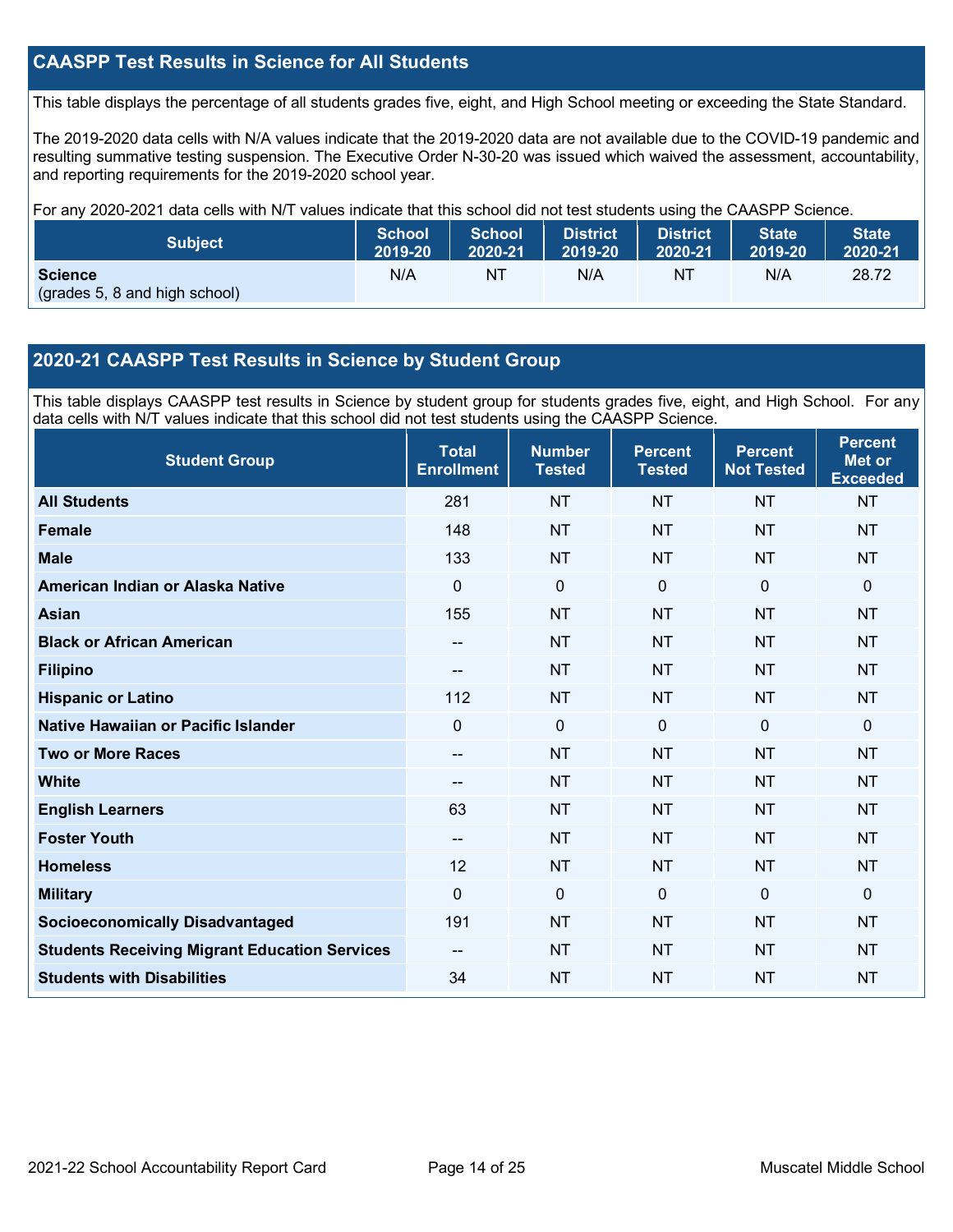# **B. Pupil Outcomes State Priority: Other Pupil Outcomes**

The SARC provides the following information relevant to the State priority: Other Pupil Outcomes (Priority 8): Pupil outcomes in the subject area of physical education.

#### **2020-21 California Physical Fitness Test Results**

Due to the COVID-19 crisis, the Physical Fitness Test was suspended during the 2020-2021 school year and therefore no data are reported and each cell in this table is populated with "N/A."

| <b>Grade Level</b> |     | Four of Six Fitness Standards   Five of Six Fitness Standards   Six of Six Fitness Standards | Percentage of Students Meeting   Percentage of Students Meeting   Percentage of Students Meeting |
|--------------------|-----|----------------------------------------------------------------------------------------------|--------------------------------------------------------------------------------------------------|
| Grade 5            | N/A | N/A                                                                                          | N/A                                                                                              |
| Grade 7            | N/A | N/A                                                                                          | N/A                                                                                              |
| Grade 9            | N/A | N/A                                                                                          | N/A                                                                                              |

# **C. Engagement State Priority: Parental Involvement**

The SARC provides the following information relevant to the State priority: Parental Involvement (Priority 3): Efforts the school district makes to seek parent input in making decisions regarding the school district and at each school site.

#### **2021-22 Opportunities for Parental Involvement**

Parents and the community are very supportive of the education program at Muscatel Middle School. The PTSA makes generous contributions of time and money to numerous programs and activities, such as decorating our campus, helping with our Leadership Day, organizing and putting on our school talent show, and helping with our end of the year Promotion activities, to name a few. Our programs are greatly enriched by contributions of local organizations such as Kiwanis, who work with our Builder's Club, which is a student leadership/community service club on campus. We celebrate school spirit through student-led pep-rallies and various Associated Student Body (ASB) activities and PBIS rewards activities throughout the year.

Parents are encouraged to be involved in their child's education through volunteering in school activities and attending schoolwide events held throughout the year such as principal coffee chats, School Site Council meetings, Back to School Night, and Open House. Parent involvement opportunities are easily accessible over the Zoom platform, making it easier for parents to actively support their students. Our daily bulletin is available through PowerSchool to parents and students. Our school community is encouraged to follow our MMS Twitter account for recent school happenings and photos, and parents receive a Mustang Monthly email, authored by the Principal, Assistant Principal, and Counselor, updating families on events and activities at our school. These communications are emailed out in English, Chinese, Spanish, and Vietnamese.

The district sponsors many activities to provide parents with ways to support their children's academic and social needs. Evening parenting classes provide parents with information and guidance on academic achievement, stress and time management, and coping with the changing needs of adolescents. If you are interested in participating or volunteering for activities at Muscatel Middle School, please contact Principal Jocie Wilson at jwilson@rosemead.k12.ca.us or Assistant Principal Shirley Conde at sconde@rosemead.k12.ca.us or contact our school office at 626-287-1139.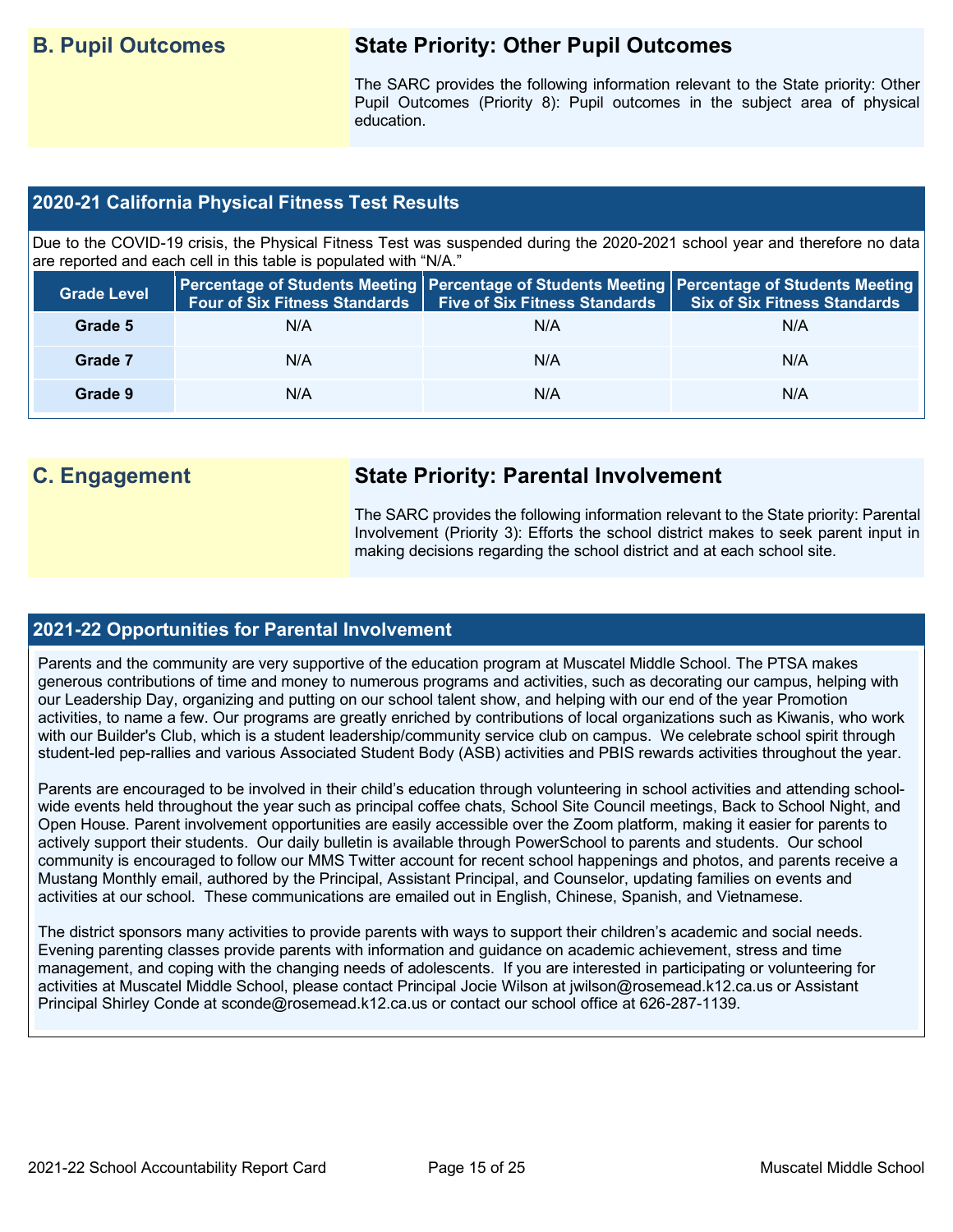# **2020-21 Chronic Absenteeism by Student Group**

| <b>Student Group</b>                                 | <b>Cumulative</b><br><b>Enrollment</b> | <b>Chronic</b><br><b>Absenteeism</b><br><b>Eligible Enrollment</b> | <b>Chronic</b><br><b>Absenteeism</b><br><b>Count</b> | <b>Chronic</b><br><b>Absenteeism</b><br><b>Rate</b> |
|------------------------------------------------------|----------------------------------------|--------------------------------------------------------------------|------------------------------------------------------|-----------------------------------------------------|
| <b>All Students</b>                                  | 577                                    | 575                                                                | 0                                                    | 0.0                                                 |
| <b>Female</b>                                        | 304                                    | 302                                                                | $\Omega$                                             | 0.0                                                 |
| <b>Male</b>                                          | 273                                    | 273                                                                | $\mathbf{0}$                                         | 0.0                                                 |
| American Indian or Alaska Native                     | $\Omega$                               | $\Omega$                                                           | 0                                                    | 0.0                                                 |
| <b>Asian</b>                                         | 328                                    | 326                                                                | 0                                                    | 0.0                                                 |
| <b>Black or African American</b>                     | $\overline{2}$                         | $\overline{2}$                                                     | $\mathbf{0}$                                         | 0.0                                                 |
| <b>Filipino</b>                                      | $\overline{7}$                         | $\overline{7}$                                                     | $\mathbf 0$                                          | 0.0                                                 |
| <b>Hispanic or Latino</b>                            | 221                                    | 221                                                                | 0                                                    | 0.0                                                 |
| Native Hawaiian or Pacific Islander                  | 0                                      | $\mathbf 0$                                                        | 0                                                    | 0.0                                                 |
| <b>Two or More Races</b>                             | 4                                      | $\overline{4}$                                                     | 0                                                    | 0.0                                                 |
| <b>White</b>                                         | 8                                      | 8                                                                  | 0                                                    | 0.0                                                 |
| <b>English Learners</b>                              | 143                                    | 142                                                                | $\Omega$                                             | 0.0                                                 |
| <b>Foster Youth</b>                                  | 3                                      | 3                                                                  | 0                                                    | 0.0                                                 |
| <b>Homeless</b>                                      | 13                                     | 13                                                                 | 0                                                    | 0.0                                                 |
| <b>Socioeconomically Disadvantaged</b>               | 454                                    | 454                                                                | 0                                                    | 0.0                                                 |
| <b>Students Receiving Migrant Education Services</b> | 6                                      | 6                                                                  | 0                                                    | 0.0                                                 |
| <b>Students with Disabilities</b>                    | 66                                     | 66                                                                 | 0                                                    | 0.0                                                 |

# **C. Engagement State Priority: School Climate**

The SARC provides the following information relevant to the State priority: School Climate (Priority 6):

- Pupil suspension rates;
- Pupil expulsion rates; and
- Other local measures on the sense of safety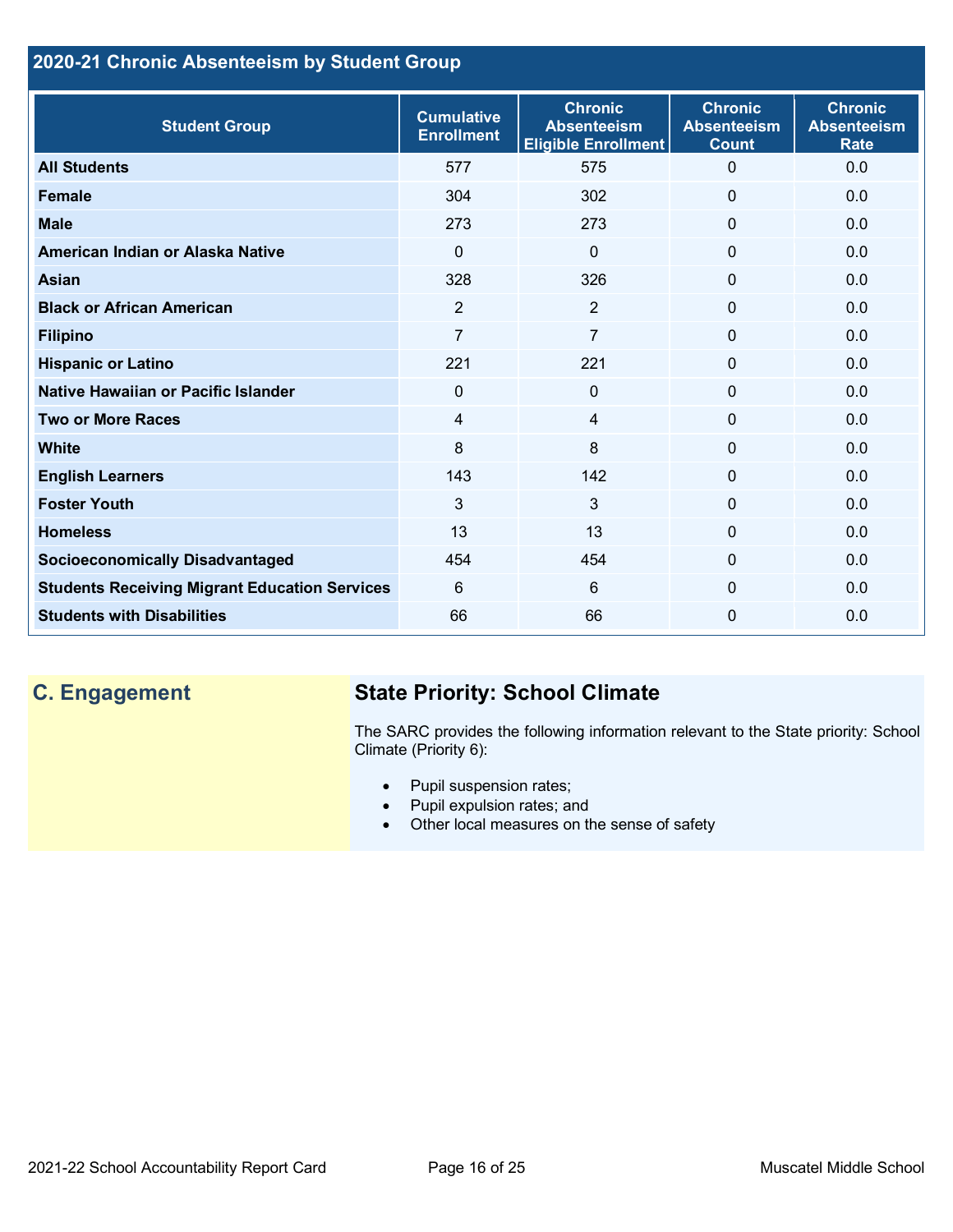#### **Suspensions and Expulsions**

This table displays suspensions and expulsions data collected between July through June, each full school year respectively. Data collected during the 2020-21 school year may not be comparable to earlier years of this collection due to differences in learning mode instruction in response to the COVID-19 pandemic.

| <b>Subject</b>     | <b>School</b><br>2018-19 | <b>School</b><br>2020-21 | <b>District</b><br>2018-19 | <b>District</b><br>2020-21 | State <sup>1</sup><br>2018-19 | <b>State</b><br>2020-21 |
|--------------------|--------------------------|--------------------------|----------------------------|----------------------------|-------------------------------|-------------------------|
| <b>Suspensions</b> | 6.79                     | 0.00                     | 2.34                       | 0.04                       | 3.47                          | 0.20                    |
| <b>Expulsions</b>  | 0.17                     | 0.00                     | 0.04                       | 0.00                       | 0.08                          | 0.00                    |

This table displays suspensions and expulsions data collected between July through February, partial school year due to the COVID-19 pandemic. The 2019-2020 suspensions and expulsions rate data are not comparable to other year data because the 2019-2020 school year is a partial school year due to the COVID-19 crisis. As such, it would be inappropriate to make any comparisons in rates of suspensions and expulsions in the 2019-2020 school year compared to other school years.

| <b>Subject</b>     | <b>School</b><br>2019-20 | <b>District</b><br>2019-20 | <b>State</b><br>2019-20 |
|--------------------|--------------------------|----------------------------|-------------------------|
| <b>Suspensions</b> | 1.55                     | 0.48                       | 2.45                    |
| <b>Expulsions</b>  | 0.17                     | 0.04                       | 0.05                    |

### **2020-21 Suspensions and Expulsions by Student Group**

| <b>Student Group</b>                                 | <b>Suspensions Rate</b> | <b>Expulsions Rate</b> |
|------------------------------------------------------|-------------------------|------------------------|
| <b>All Students</b>                                  | 0.00                    | 0.00                   |
| <b>Female</b>                                        | 0.00                    | 0.00                   |
| <b>Male</b>                                          | 0.00                    | 0.00                   |
| American Indian or Alaska Native                     | 0.00                    | 0.00                   |
| <b>Asian</b>                                         | 0.00                    | 0.00                   |
| <b>Black or African American</b>                     | 0.00                    | 0.00                   |
| <b>Filipino</b>                                      | 0.00                    | 0.00                   |
| <b>Hispanic or Latino</b>                            | 0.00                    | 0.00                   |
| Native Hawaiian or Pacific Islander                  | 0.00                    | 0.00                   |
| <b>Two or More Races</b>                             | 0.00                    | 0.00                   |
| <b>White</b>                                         | 0.00                    | 0.00                   |
| <b>English Learners</b>                              | 0.00                    | 0.00                   |
| <b>Foster Youth</b>                                  | 0.00                    | 0.00                   |
| <b>Homeless</b>                                      | 0.00                    | 0.00                   |
| <b>Socioeconomically Disadvantaged</b>               | 0.00                    | 0.00                   |
| <b>Students Receiving Migrant Education Services</b> | 0.00                    | 0.00                   |
| <b>Students with Disabilities</b>                    | 0.00                    | 0.00                   |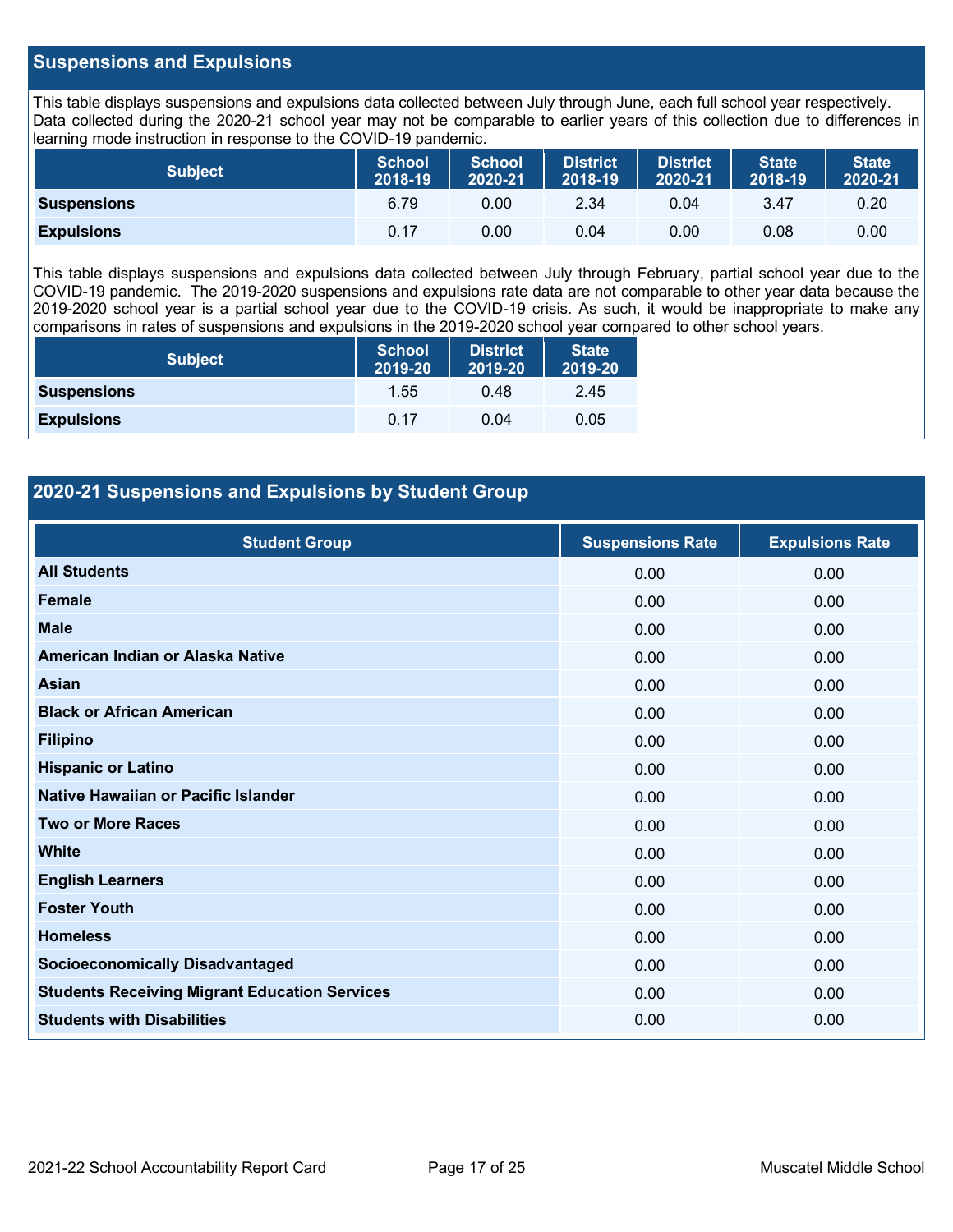#### **2021-22 School Safety Plan**

Muscatel Middle School is a closed campus. During school hours, the entrance is secured to ensure visitors check in with the front office. All visitors are required to sign in and to wear visitor badges during their stay. While visits by parents and community members are welcomed, anyone wishing to be on campus during school hours should notify staff ahead of time. During lunch, breaks, and before school, staff supervises students and school grounds, including the cafeteria and playgrounds, to ensure a safe and orderly environment.

The Comprehensive Safe School Plan was developed by the District to comply with Senate Bill 187 of 1997. The plan provides students and staff a means of ensuring a safe and orderly learning environment. Our plan includes the following requirements of SB 187: current status of school crime; child abuse reporting procedures; routine and emergency disaster procedures; policies related to suspension and expulsion, and notification to teachers; sexual harassment policy; provision of a school-wide dress code; safe ingress and egress of pupils, parents, and school employees; safe and orderly school environment; and school rules and procedures.

The school evaluates the plan annually and updates it as needed. The plan was last updated and approved by School Site Council in October, 2021. Safety procedures, including elements of the Safe School Plan, are reviewed by Muscatel's Safe Schools Committee, consisting of teachers, students, classified staff, and administration. Additionally, our plan is reviewed with school and district staff throughout the school year during various safety training opportunities and emergency drills.

#### **2018-19 Secondary Average Class Size and Class Size Distribution**

This table displays the 2018-19 average class size and class size distribution. The columns titled "Number of Classes" indicates how many classes fall into each size category (a range of total students per classroom). At the secondary school level, this information is reported by subject area rather than grade level.

| <b>Subject</b>               | Average<br><b>Class</b><br><b>Size</b> | 1-22 Students | Number of Classes with   Number of Classes with   Number of Classes with<br>23-32 Students | 33+ Students |
|------------------------------|----------------------------------------|---------------|--------------------------------------------------------------------------------------------|--------------|
| <b>English Language Arts</b> | 25                                     | 3             | 19                                                                                         |              |
| <b>Mathematics</b>           |                                        |               |                                                                                            |              |
| <b>Science</b>               | 24                                     | 5             | <b>20</b>                                                                                  |              |
| <b>Social Science</b>        | 28                                     |               | 18                                                                                         |              |

#### **2019-20 Secondary Average Class Size and Class Size Distribution**

This table displays the 2019-20 average class size and class size distribution. The columns titled "Number of Classes" indicates how many classes fall into each size category (a range of total students per classroom). At the secondary school level, this information is reported by subject area rather than grade level.

| <b>Subject</b>               | <b>Average</b><br><b>Class</b><br><b>Size</b> | <b>1-22 Students</b> | Number of Classes with   Number of Classes with   Number of Classes with<br>23-32 Students | 33+ Students |
|------------------------------|-----------------------------------------------|----------------------|--------------------------------------------------------------------------------------------|--------------|
| <b>English Language Arts</b> | 23                                            |                      | 17                                                                                         |              |
| <b>Mathematics</b>           | 22                                            | 12                   | 11                                                                                         |              |
| <b>Science</b>               | 24                                            | 5                    | 19                                                                                         |              |
| <b>Social Science</b>        | 26                                            |                      | 19                                                                                         |              |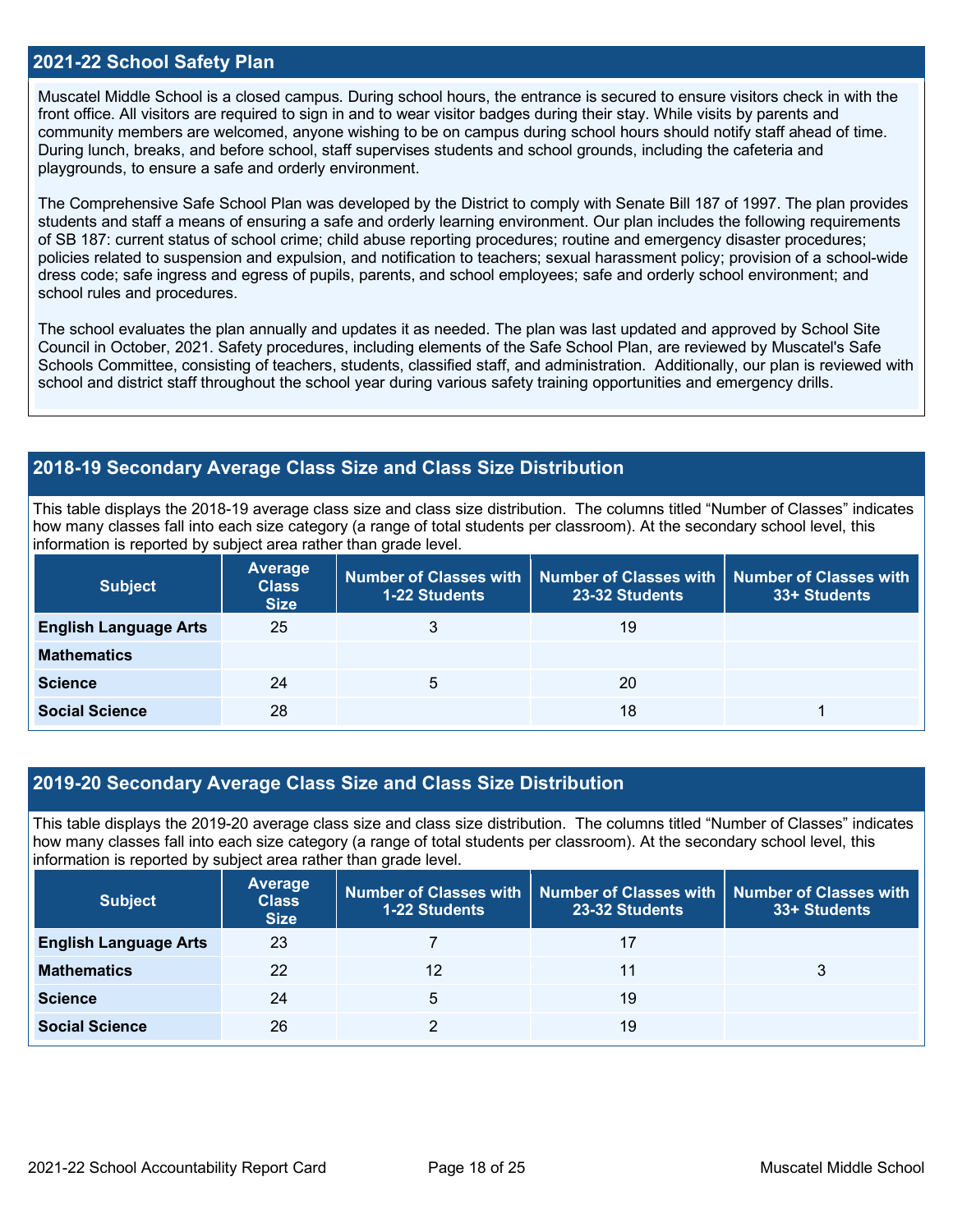#### **2020-21 Secondary Average Class Size and Class Size Distribution**

This table displays the 2020-21 average class size and class size distribution. The columns titled "Number of Classes" indicates how many classes fall into each size category (a range of total students per classroom). At the secondary school level, this information is reported by subject area rather than grade level.

| <b>Subject</b>               | <b>Average</b><br><b>Class</b><br><b>Size</b> | <b>1-22 Students</b> | Number of Classes with $\mid$ Number of Classes with $\mid$ Number of Classes with<br>23-32 Students | 33+ Students |
|------------------------------|-----------------------------------------------|----------------------|------------------------------------------------------------------------------------------------------|--------------|
| <b>English Language Arts</b> | 24                                            | 10                   | 16                                                                                                   |              |
| <b>Mathematics</b>           | 22                                            | 9                    | 15                                                                                                   |              |
| <b>Science</b>               | 25                                            |                      |                                                                                                      |              |
| <b>Social Science</b>        | 31                                            |                      | 9                                                                                                    | 9            |

#### **2020-21 Ratio of Pupils to Academic Counselor**

This table displays the ratio of pupils to Academic Counselor. One full time equivalent (FTE) equals one staff member working full time; one FTE could also represent two staff members who each work 50 percent of full time.

| <b>Title</b>                        | <b>Ratio</b> |
|-------------------------------------|--------------|
| <b>Pupils to Academic Counselor</b> | . ب          |

### **2020-21 Student Support Services Staff**

This table displays the number of FTE support staff assigned to this school. One full time equivalent (FTE) equals one staff member working full time; one FTE could also represent two staff members who each work 50 percent of full time.

| <b>Title</b>                                                         | <b>Number of FTE Assigned to School</b> |
|----------------------------------------------------------------------|-----------------------------------------|
| <b>Counselor (Academic, Social/Behavioral or Career Development)</b> |                                         |
| Library Media Teacher (Librarian)                                    | $\mathbf{0}$                            |
| <b>Library Media Services Staff (Paraprofessional)</b>               | 0.69                                    |
| <b>Psychologist</b>                                                  |                                         |
| <b>Social Worker</b>                                                 | $\mathbf{0}$                            |
| <b>Nurse</b>                                                         | 0.2                                     |
| <b>Speech/Language/Hearing Specialist</b>                            | .5                                      |
| <b>Resource Specialist (non-teaching)</b>                            | 0                                       |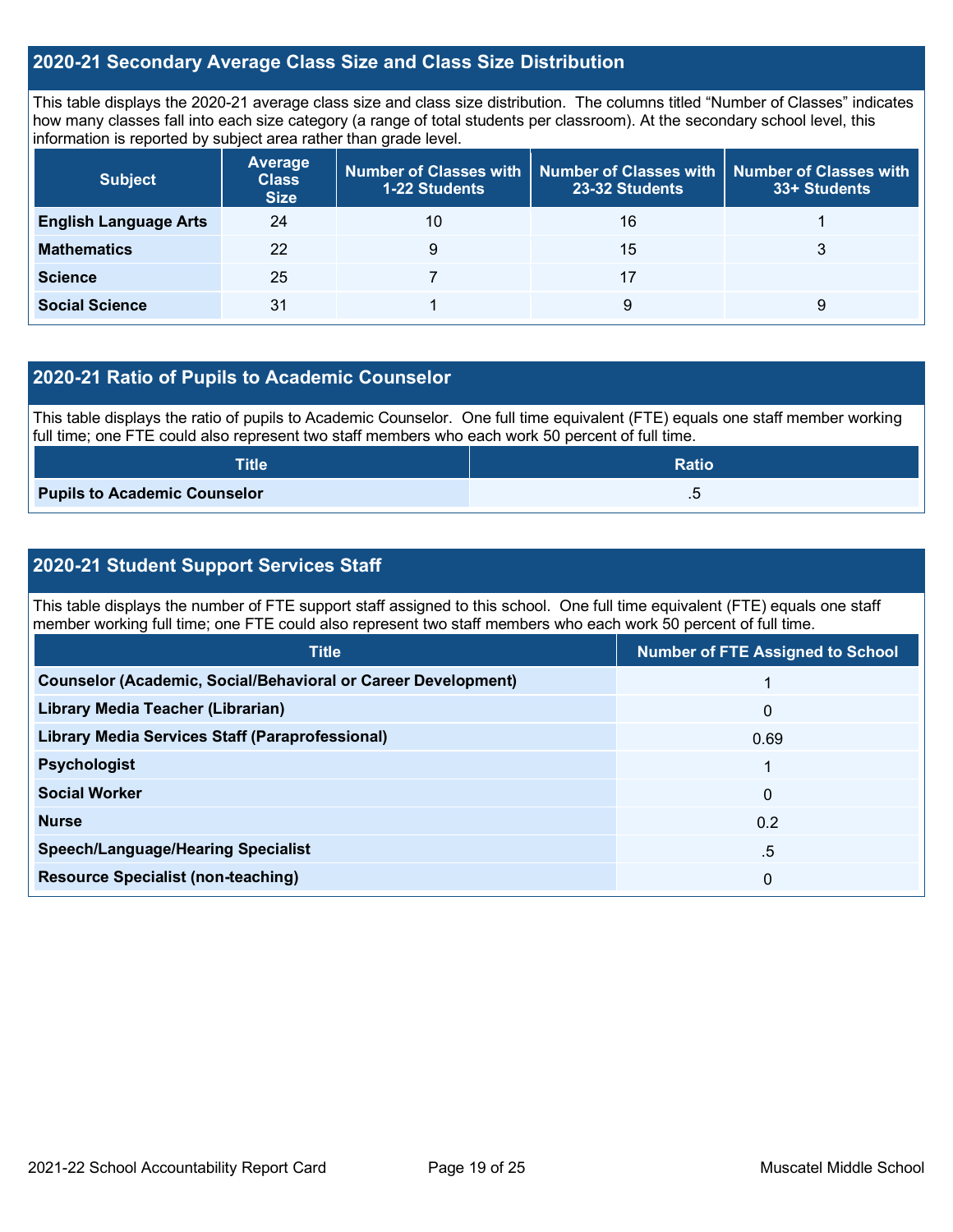#### **2019-20 Expenditures Per Pupil and School Site Teacher Salaries**

This table displays the 2019-20 expenditures per pupil and average teach salary for this school. Cells with N/A values do not require data.

| <b>Level</b>                                         | <b>Total</b><br><b>Expenditures</b><br><b>Per Pupil</b> | <b>Expenditures</b><br><b>Per Pupil</b><br>(Restricted) | <b>Expenditures</b><br><b>Per Pupil</b><br>(Unrestricted) | Average<br><b>Teacher</b><br><b>Salary</b> |
|------------------------------------------------------|---------------------------------------------------------|---------------------------------------------------------|-----------------------------------------------------------|--------------------------------------------|
| <b>School Site</b>                                   | \$8.071                                                 | \$1,056                                                 | \$7.015                                                   | \$98,954                                   |
| <b>District</b>                                      | N/A                                                     | N/A                                                     | \$9,213                                                   | \$92,381                                   |
| <b>Percent Difference - School Site and District</b> | N/A                                                     | N/A                                                     | $-271$                                                    | 6.9                                        |
| <b>State</b>                                         |                                                         |                                                         | \$8,444                                                   | \$82,431                                   |
| <b>Percent Difference - School Site and State</b>    | N/A                                                     | N/A                                                     | $-18.5$                                                   | 18.2                                       |

## **2020-21 Types of Services Funded**

Rosemead School District receives state and federal funding for the following categorical, special education, and other support programs:

- Title I
- Title III
- Local Control Funding Formula (LCFF)
- Special Education
- Gifted and Talented Education (GATE)<br>• Home-to-school transportation (for Spe
- Home-to-school transportation (for Special Education)
- Instructional materials
- Instructional assistants
- After school programs
- Intervention programs and personnel
- Educational software
- Additional technology

#### **2019-20 Teacher and Administrative Salaries**

This table displays the 2019-20 Teacher and Administrative salaries. For detailed information on salaries, see the CDE Certification Salaries & Benefits web page at [http://www.cde.ca.gov/ds/fd/cs/.](http://www.cde.ca.gov/ds/fd/cs/)

| <b>Category</b>                                      | <b>District</b><br><b>Amount</b> | <b>State Average</b><br>for Districts<br>in Same Category |
|------------------------------------------------------|----------------------------------|-----------------------------------------------------------|
| <b>Beginning Teacher Salary</b>                      | \$49,303                         | \$51,450                                                  |
| <b>Mid-Range Teacher Salary</b>                      | \$89,446                         | \$80,263                                                  |
| <b>Highest Teacher Salary</b>                        | \$107,883                        | \$101,012                                                 |
| <b>Average Principal Salary (Elementary)</b>         | \$132,481                        | \$128,082                                                 |
| <b>Average Principal Salary (Middle)</b>             | \$138,262                        | \$132,453                                                 |
| <b>Average Principal Salary (High)</b>               | \$0                              | \$134,792                                                 |
| <b>Superintendent Salary</b>                         | \$198,744                        | \$197,968                                                 |
| <b>Percent of Budget for Teacher Salaries</b>        | 36%                              | 34%                                                       |
| <b>Percent of Budget for Administrative Salaries</b> | 7%                               | 6%                                                        |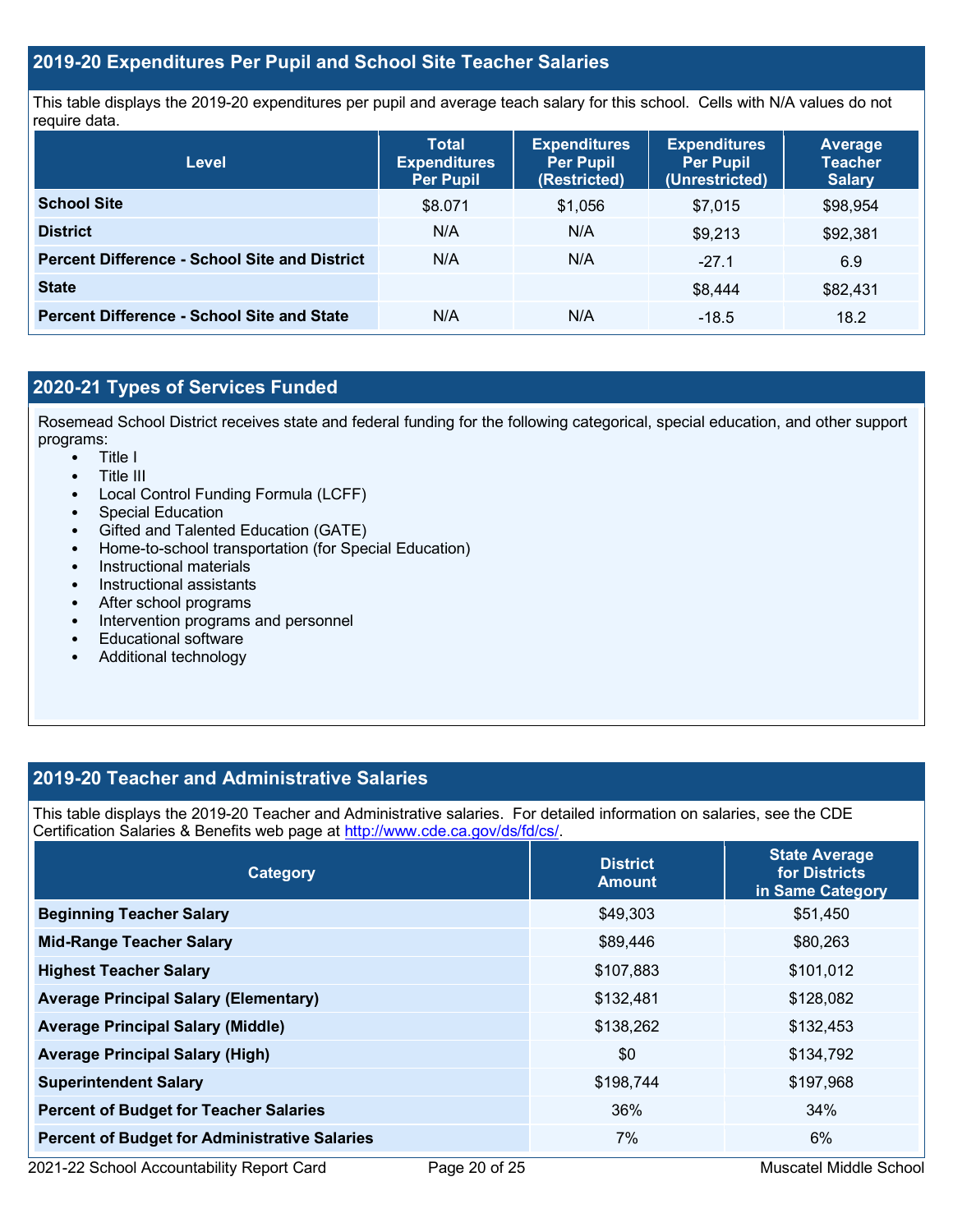#### **Professional Development**

Teachers, administrators, and other staff in Rosemead engage in a continuous improvement process through a variety of formats of professional development. After reviewing summative and formative data, including test scores, student, parent, and staff surveys, and outcomes related to school culture and social-emotional learning, district and site leaders along with content teams of lead teachers identify areas of districtwide focus for teacher and administrator professional development. This year, areas of focus for district-wide PD include

- Implementing our CCSS-aligned ELA curriculum to maximize impact
- Accelerating learning through just-in-time instruction of pre-requisite skills
- Implementing our new science curriculum
- Integrated English Language Development in all content areas
- Trauma-informed care and restorative practices

Our staff has received training and coaching in Professional Learning Communities (PLCs) this year. All departments participate in grade level PLCs once per week, during which they parallel plan, create and implement curriculum maps, analyze assessment data from common formative assessments, design point-in-time intervention strategies to meet the needs of each student, and create acceleration opportunities for students as they show readiness. Site principals come together monthly for a full day Professional Learning Community and also conduct regular learning walks to provide peer feedback on site priorities.

As a staff, we have been working on developing and reaching our school-wide goals related to becoming a Lighthouse School for the Leader In Me Program as well as ongoing implementation of PBIS program. Additionally, Muscatel is implementing restorative practices and teachers are beginning to utilize community circles during class time to build community.

In previous years, our professional development focused on curriculum and instruction, character and behavior education and technology training. All of our content area and special education teachers attended Common Core workshops at LACOE. In 2017-18, our staff received training in implementing the Leader In Me Program as well as continued PBIS training. Continued support through the trainings and on-going dialogue between the elementary school sites and the middle school site, as well as our high school of matriculation, Rosemead High School, are also taking place.

This table displays the number of school days dedicated to staff development and continuous improvement.

| <b>Subject</b>                                                                  | 2019-20   2020-21   2021-22 |  |
|---------------------------------------------------------------------------------|-----------------------------|--|
| Number of school days dedicated to Staff Development and Continuous Improvement |                             |  |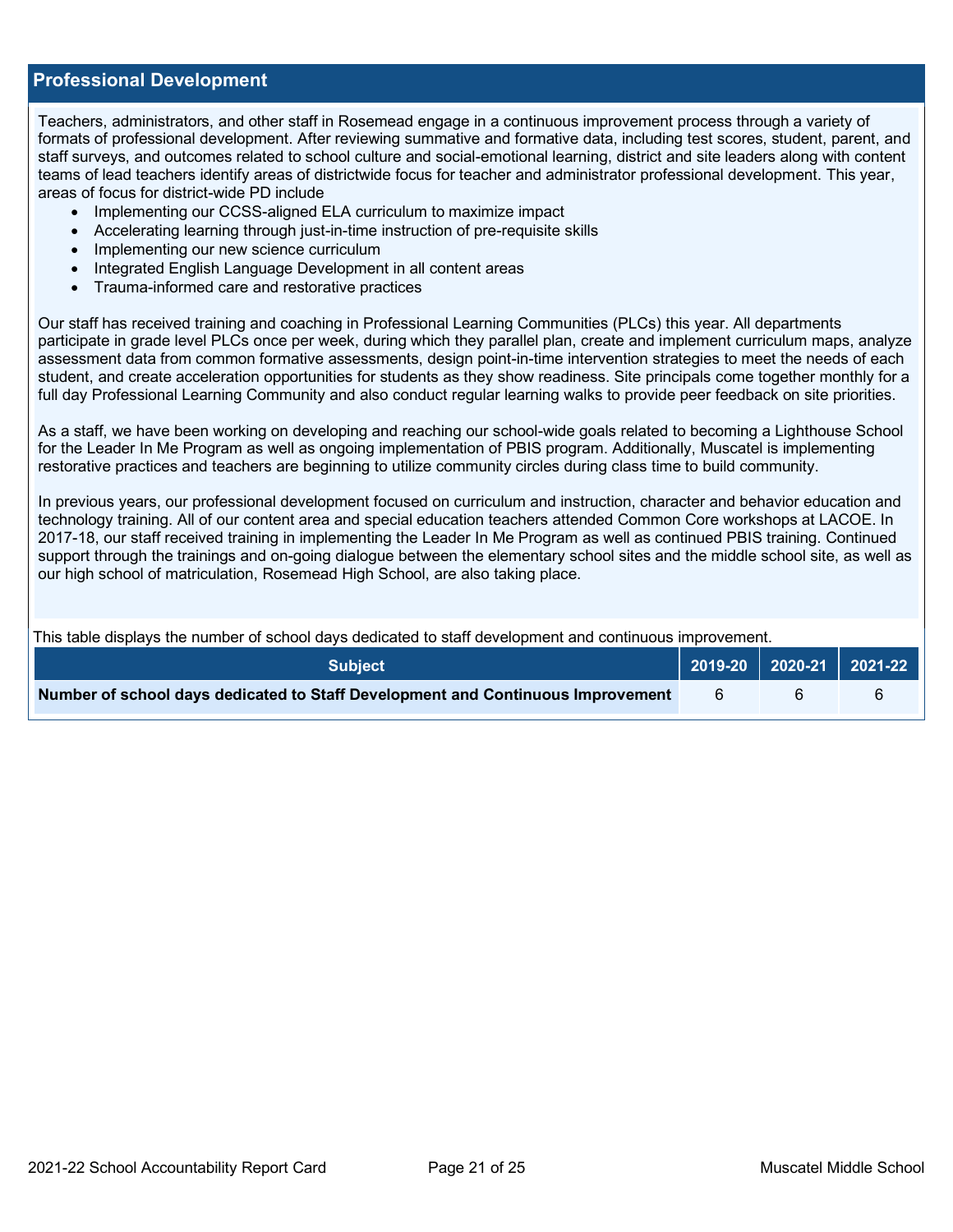# **Rosemead School District 2020-21 Local Accountability Report Card (LARC) Addendum**

# **Local Accountability Report Card (LARC) Addendum**

**2020-21 Local Accountability Report Card (LARC) Addendum Overview**



On July 14, 2021, the California State Board of Education (SBE) determined that the California Department of Education (CDE) will use the SARC as the mechanism to conduct a one-time data collection of the LEA-level aggregate test results of all school's local assessments administered during the 2020–2021 school year in order to meet the federal Every Students Succeeds Act (ESSA) reporting requirement for the Local Educational Agency Accountability Report Cards (LARCs).

Each local educational agency (LEA) is responsible for preparing and posting their annual LARC in accordance with the federal ESSA. As a courtesy, the CDE prepares and posts the LARCs on behalf of all LEAs.

Only for the 2020–2021 school year and the 2020–2021 LARCs, LEAs are required to report their aggregate local assessments test results at the LEA-level to the CDE by populating the tables below via the SARC. These data will be used to meet the LEAs' federal requirement for their LARCs. Note that it is the responsibility of the school and LEA to ensure that all student privacy and suppression rules are in place when reporting data in Tables 3 and 4 in the Addendum, as applicable.

The tables below are not part of the SBE approved 2020–2021 SARC template but rather are the mechanism by which these required data will be collected from LEAs.

For purposes of the LARC and the following tables, an LEA is defined as a school district, a county office of education, or a direct funded charter school.

| <b>2021-22 District Contact Information</b> |                               |  |  |  |
|---------------------------------------------|-------------------------------|--|--|--|
| <b>District Name</b>                        | Rosemead School District      |  |  |  |
| <b>Phone Number</b>                         | $(626)$ 312-2900              |  |  |  |
| Superintendent                              | Mr. Alejandro Ruvalcaba       |  |  |  |
| <b>Email Address</b>                        | aruvalcaba@rosemead.k12.ca.us |  |  |  |
| <b>District Website Address</b>             | www.rosemead.k12.ca.us        |  |  |  |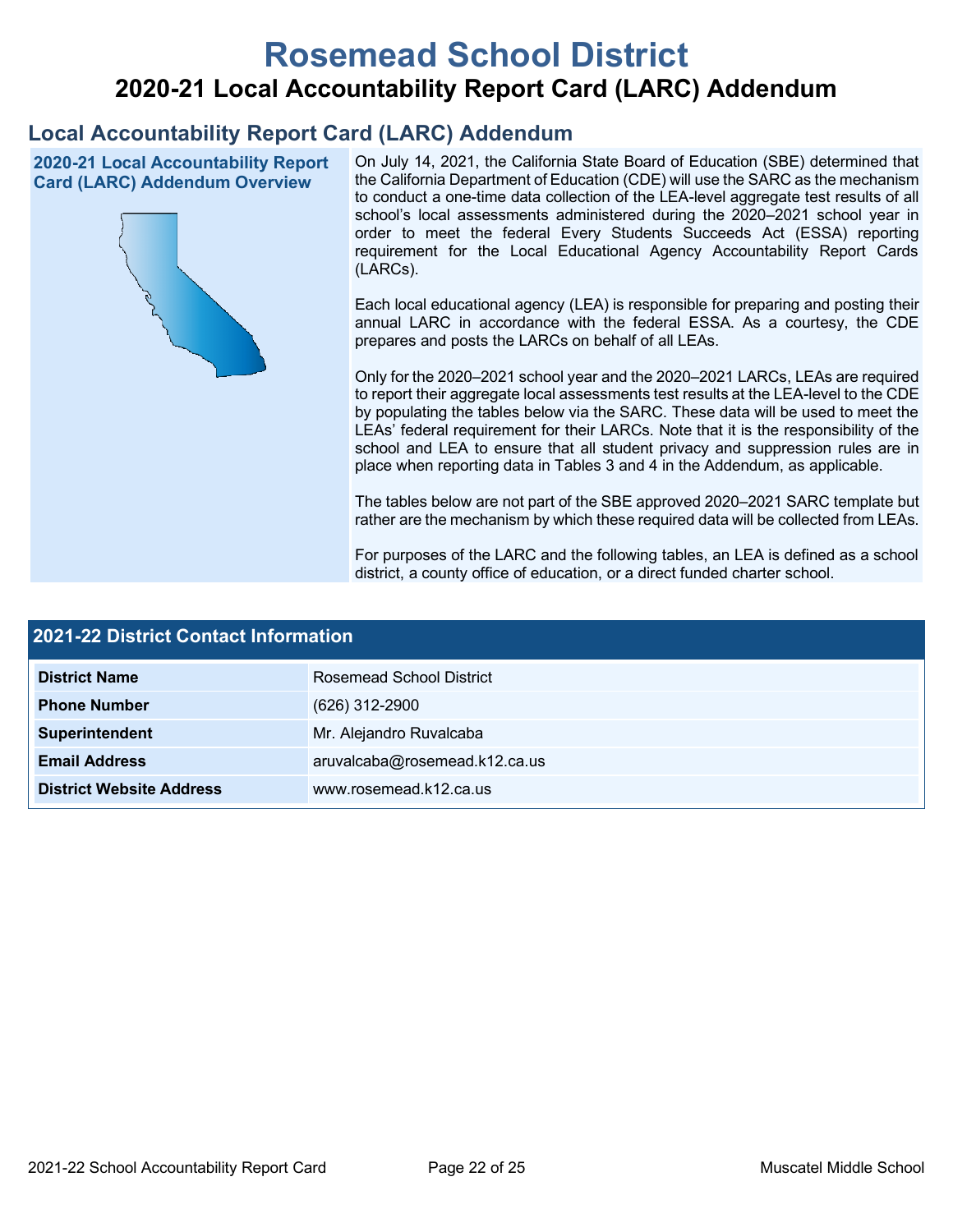### **2020-21 CAASPP Test Results in ELA by Student Group**

This table displays CAASPP test results in ELA by student group for students grades three through eight and grade eleven taking and completing a state-administered assessment. The CDE will populate this table for schools in cases where the school administered the CAASPP assessment. In cases where the school administered a local assessment instead of CAASPP, the CDE will populate this table with "NT" values, meaning this school did not test students using the CAASPP. See the local assessment(s) table for more information.

| <b>CAASPP</b><br><b>Student Groups</b>               | <b>CAASPP</b><br><b>Total</b><br><b>Enrollment</b> | <b>CAASPP</b><br><b>Number</b><br><b>Tested</b> | <b>CAASPP</b><br><b>Percent</b><br><b>Tested</b> | <b>CAASPP</b><br><b>Percent</b><br><b>Not Tested</b> | <b>CAASPP</b><br><b>Percent</b><br><b>Met or</b><br><b>Exceeded</b> |
|------------------------------------------------------|----------------------------------------------------|-------------------------------------------------|--------------------------------------------------|------------------------------------------------------|---------------------------------------------------------------------|
| <b>All Students</b>                                  | 1575                                               | 5                                               | 0.32                                             | 99.68                                                | $\overline{\phantom{a}}$                                            |
| <b>Female</b>                                        | 784                                                | $\mathbf 0$                                     | 0.00                                             | 100.00                                               |                                                                     |
| <b>Male</b>                                          | 791                                                | 5                                               | 0.63                                             | 99.37                                                | --                                                                  |
| American Indian or Alaska Native                     | $\mathbf 0$                                        | $\mathbf 0$                                     | $\mathbf 0$                                      | 0                                                    | $\mathbf 0$                                                         |
| <b>Asian</b>                                         | 852                                                | 0                                               | 0.00                                             | 100.00                                               |                                                                     |
| <b>Black or African American</b>                     | --                                                 | $\overline{\phantom{m}}$                        |                                                  |                                                      | --                                                                  |
| <b>Filipino</b>                                      | 24                                                 | 0                                               | 0.00                                             | 100.00                                               |                                                                     |
| <b>Hispanic or Latino</b>                            | 587                                                | 4                                               | 0.68                                             | 99.32                                                |                                                                     |
| <b>Native Hawaiian or Pacific Islander</b>           | $\mathbf{0}$                                       | $\mathbf 0$                                     | $\mathbf{0}$                                     | 0                                                    | $\mathbf 0$                                                         |
| <b>Two or More Races</b>                             | 84                                                 | $\boldsymbol{0}$                                | 0.00                                             | 100.00                                               | --                                                                  |
| <b>White</b>                                         | 22                                                 | 1                                               | 4.55                                             | 95.45                                                | --                                                                  |
| <b>English Learners</b>                              | 491                                                | $\mathbf{1}$                                    | 0.20                                             | 99.80                                                |                                                                     |
| <b>Foster Youth</b>                                  |                                                    | --                                              | --                                               | --                                                   |                                                                     |
| <b>Homeless</b>                                      | 66                                                 | $\mathbf 0$                                     | 0.00                                             | 100.00                                               | --                                                                  |
| <b>Military</b>                                      | $\mathbf 0$                                        | $\boldsymbol{0}$                                | $\mathbf 0$                                      | 0                                                    | $\mathbf 0$                                                         |
| <b>Socioeconomically Disadvantaged</b>               | 998                                                | $\overline{2}$                                  | 0.20                                             | 99.80                                                | --                                                                  |
| <b>Students Receiving Migrant Education Services</b> | 23                                                 | $\mathbf 0$                                     | 0.00                                             | 100.00                                               |                                                                     |
| <b>Students with Disabilities</b>                    | 196                                                | 5                                               | 2.55                                             | 97.45                                                |                                                                     |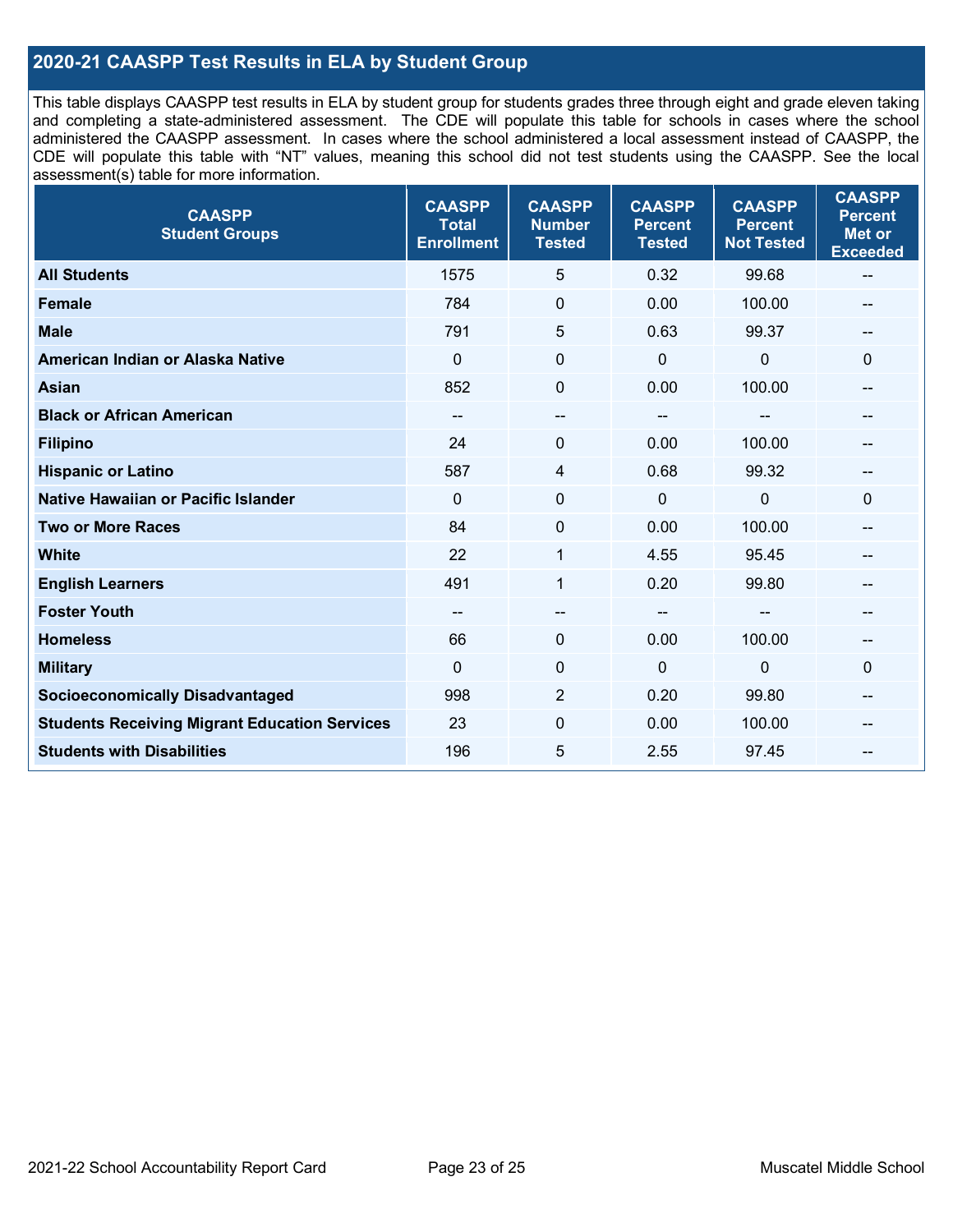### **2020-21 CAASPP Test Results in Math by Student Group**

This table displays CAASPP test results in Math by student group for students grades three through eight and grade eleven taking and completing a state-administered assessment. The CDE will populate this table for schools in cases where the school administered the CAASPP assessment. In cases where the school administered a local assessment instead of CAASPP, the CDE will populate this table with "NT" values, meaning this school did not test students using the CAASPP. See the local assessment(s) table for more information.

| <b>CAASPP</b><br><b>Student Groups</b>               | <b>CAASPP</b><br><b>Total</b><br><b>Enrollment</b> | <b>CAASPP</b><br><b>Number</b><br><b>Tested</b> | <b>CAASPP</b><br><b>Percent</b><br><b>Tested</b> | <b>CAASPP</b><br><b>Percent</b><br><b>Not Tested</b> | <b>CAASPP</b><br><b>Percent</b><br><b>Met or</b><br><b>Exceeded</b> |
|------------------------------------------------------|----------------------------------------------------|-------------------------------------------------|--------------------------------------------------|------------------------------------------------------|---------------------------------------------------------------------|
| <b>All Students</b>                                  | 1575                                               | 5                                               | 0.32                                             | 99.68                                                | $\overline{\phantom{a}}$                                            |
| <b>Female</b>                                        | 784                                                | $\mathbf 0$                                     | 0.00                                             | 100.00                                               |                                                                     |
| <b>Male</b>                                          | 791                                                | 5                                               | 0.63                                             | 99.37                                                | --                                                                  |
| American Indian or Alaska Native                     | $\Omega$                                           | 0                                               | $\mathbf 0$                                      | 0                                                    | $\mathbf 0$                                                         |
| <b>Asian</b>                                         | 852                                                | $\mathbf 0$                                     | 0.00                                             | 100.00                                               | --                                                                  |
| <b>Black or African American</b>                     | --                                                 | $\overline{\phantom{a}}$                        | --                                               |                                                      | --                                                                  |
| <b>Filipino</b>                                      | 24                                                 | $\mathbf 0$                                     | 0.00                                             | 100.00                                               | --                                                                  |
| <b>Hispanic or Latino</b>                            | 587                                                | 4                                               | 0.68                                             | 99.32                                                |                                                                     |
| <b>Native Hawaiian or Pacific Islander</b>           | $\mathbf 0$                                        | 0                                               | $\mathbf 0$                                      | 0                                                    | $\mathbf 0$                                                         |
| <b>Two or More Races</b>                             | 84                                                 | $\boldsymbol{0}$                                | 0.00                                             | 100.00                                               | --                                                                  |
| <b>White</b>                                         | 22                                                 | 1                                               | 4.55                                             |                                                      | --                                                                  |
| <b>English Learners</b>                              | 491                                                | 1                                               | 0.20                                             | 99.80                                                | --                                                                  |
| <b>Foster Youth</b>                                  |                                                    | --                                              |                                                  |                                                      |                                                                     |
| <b>Homeless</b>                                      | 66                                                 | $\mathbf 0$                                     | 0.00                                             | 100.00                                               | --                                                                  |
| <b>Military</b>                                      | $\mathbf 0$                                        | $\mathbf 0$                                     | $\mathbf 0$                                      | 0                                                    | $\mathbf 0$                                                         |
| <b>Socioeconomically Disadvantaged</b>               | 998                                                | $\overline{2}$                                  | 0.20                                             | 99.80                                                | --                                                                  |
| <b>Students Receiving Migrant Education Services</b> | 23                                                 | 0                                               | 0.00                                             | 100.00                                               | --                                                                  |
| <b>Students with Disabilities</b>                    | 196                                                | 5                                               | 2.55                                             | 97.45                                                |                                                                     |

#### **2020-21 Local Assessment Test Results in ELA by Student Group**

This table displays Local Assessment test results in ELA by student group for students grades three through eight and grade eleven. LEAs/schools will populate this table for schools in cases where the school administered a local assessment. In cases where the school administered the CAASPP assessment, LEAs/schools will populate this table with "N/A" values in all cells, meaning this table is Not Applicable for this school.

| <b>All Students</b>       | 1003 | 966 | 96.31 | 3.69 | 56.63 |
|---------------------------|------|-----|-------|------|-------|
| Female                    | 482  | 462 | 95.85 | 4.15 | 61.26 |
| <b>Male</b>               | 521  | 504 | 96.74 | 3.26 | 52.38 |
| Asian                     | 541  | 506 | 93.53 | 6.47 | 68.97 |
| <b>Filipino</b>           | 14   | 14  | 100   | 0    | 64.28 |
| <b>Hispanic or Latino</b> | 361  | 334 | 92.52 | 7.48 | 38.62 |
| <b>White</b>              | 17   | 17  | 100   | 0    | 64.7  |
| <b>English Learners</b>   | 369  | 360 | 97.56 | 2.44 | 32.5  |

2021-22 School Accountability Report Card **Page 24 of 25 Muscatel Middle School** Page 24 of 25 Muscatel Middle School